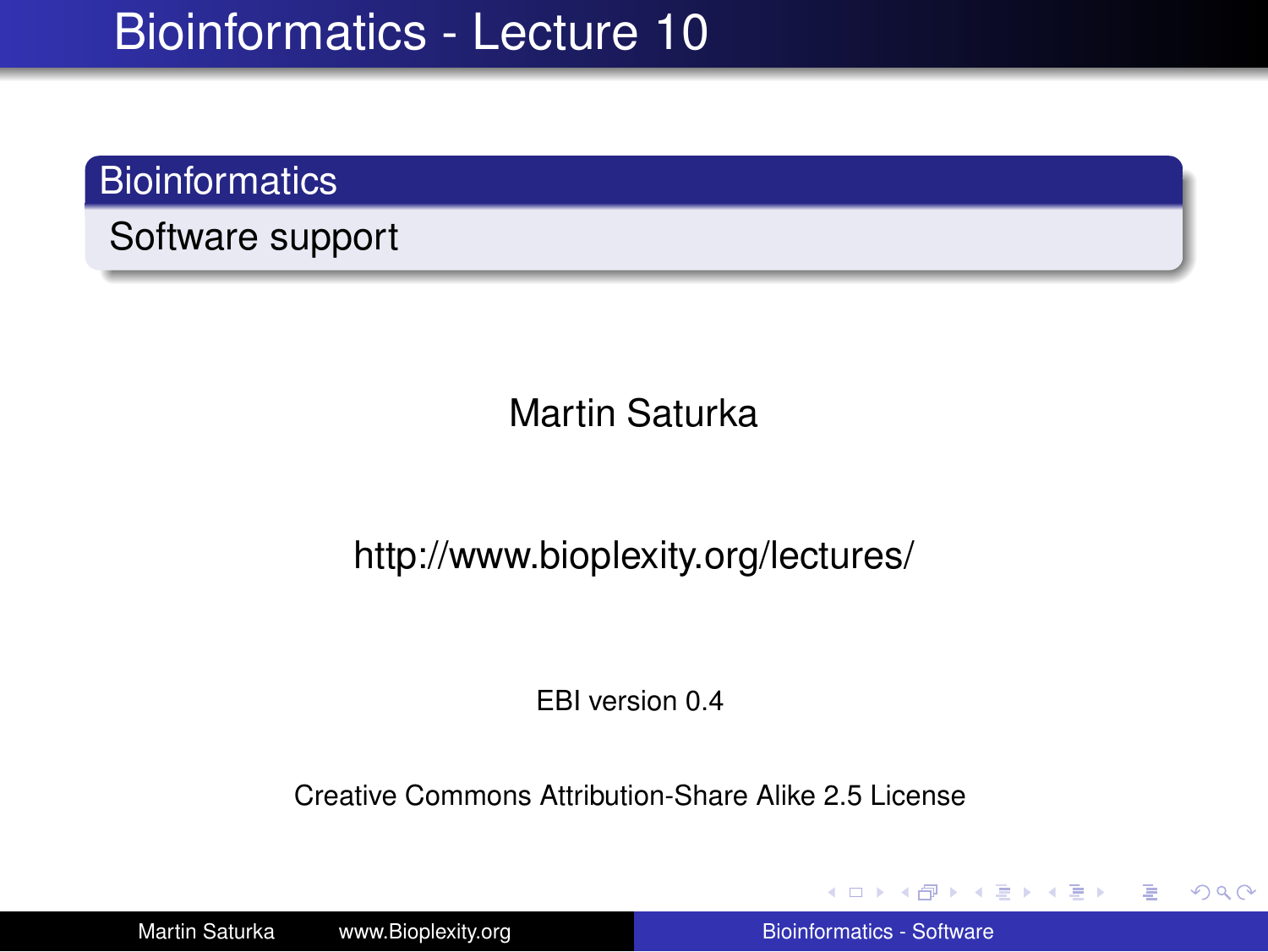# Software for bioinformatics

Common computation tools and systems in bioinformatics.

- numerical, algebraic and statistical software.
- **computation systems specific to bioinformatics.**

## Main topics

- general software
	- scripting, licenses
	- mpi, sse, gpgpu
- $\bullet$  scientific tools
	- emboss, 3D structures
	- algebra, regression, graphs
- R system
	- syntax, statistics
	- packages, examples

 $\triangleright$  -4  $\equiv$   $\triangleright$ 

 $2Q$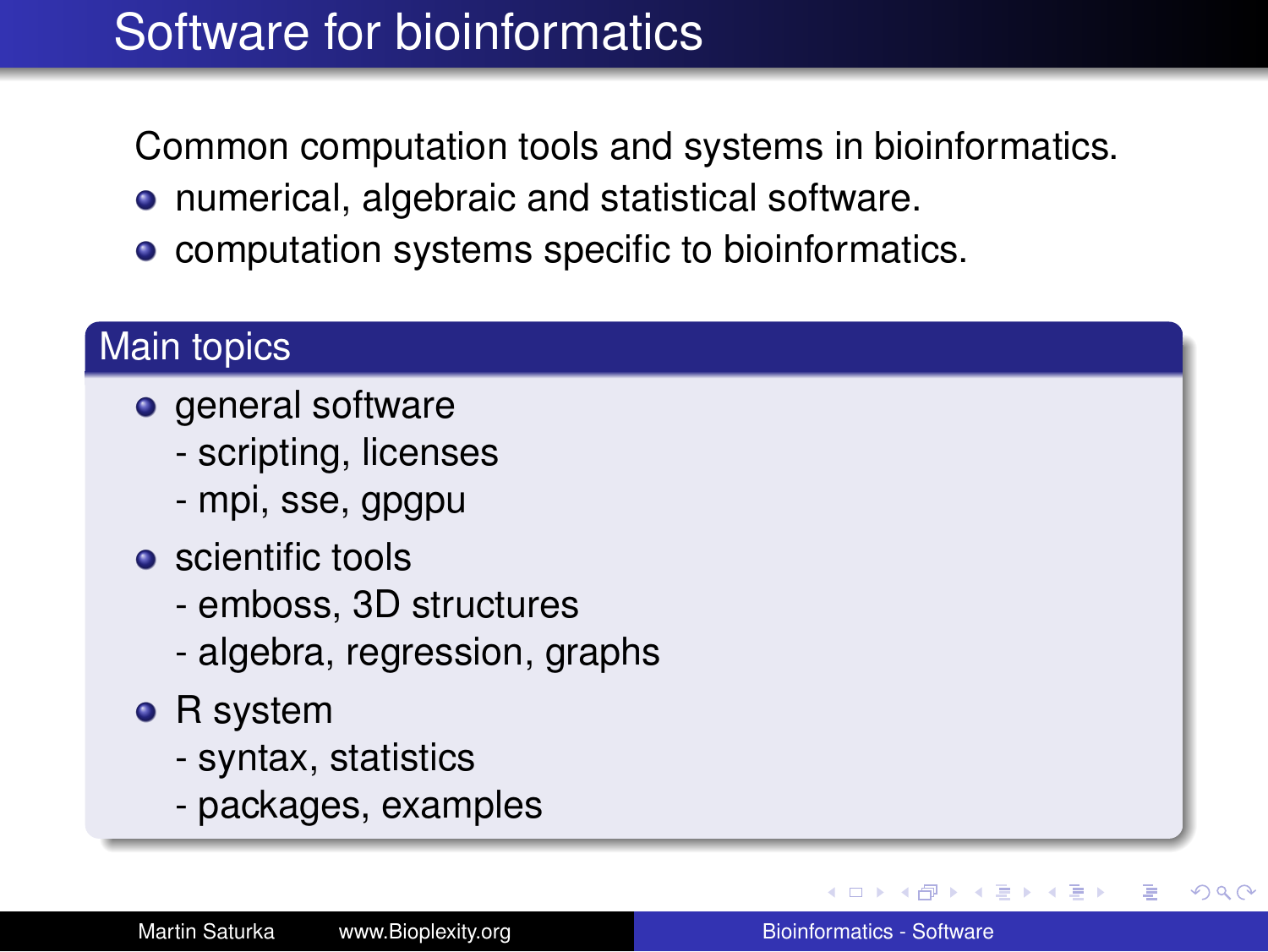# Open source

IP: copyrights, trademarks, patents

- $\bullet$  software licenses
	- public domain
	- BSD, MIT
	- LGPL, GPL
- multimedia, texts
	- FDL
	- CC by, sa, nd, nc
- open source licensing
	- Open source initiative www.opensource.org/licenses/
	- Creative commons creativecommons.org sciencecommons.org

 $\mathcal{A} \xrightarrow{\sim} \mathcal{B} \xrightarrow{\sim} \mathcal{A} \xrightarrow{\sim} \mathcal{B} \xrightarrow{\sim} \mathcal{B}$ 

÷.  $QQ$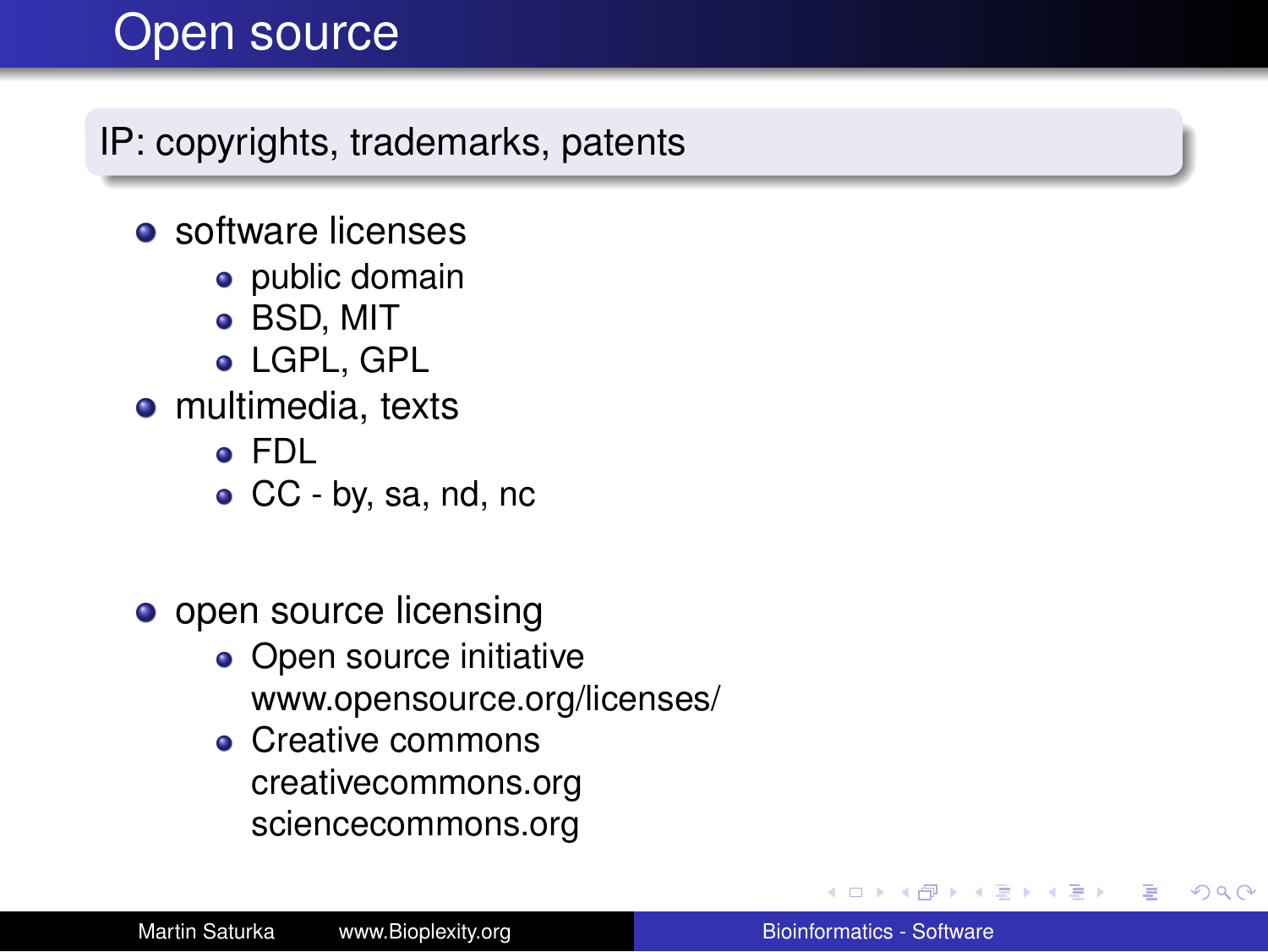# Programming

theoretical systems and actual languages

## • approaches

- imperative
	- most standard programming languages
- **o** declarative
	- functional, logic, constraint programming

## **•** languages

- compiled
	- low level work: C/C++, Fortran
- interpreted
	- Python, Tcl/Tk, Perl, Ruby, PHP, Lisp

K 何 ▶ K ヨ ▶ K ヨ ▶

重。  $QQ$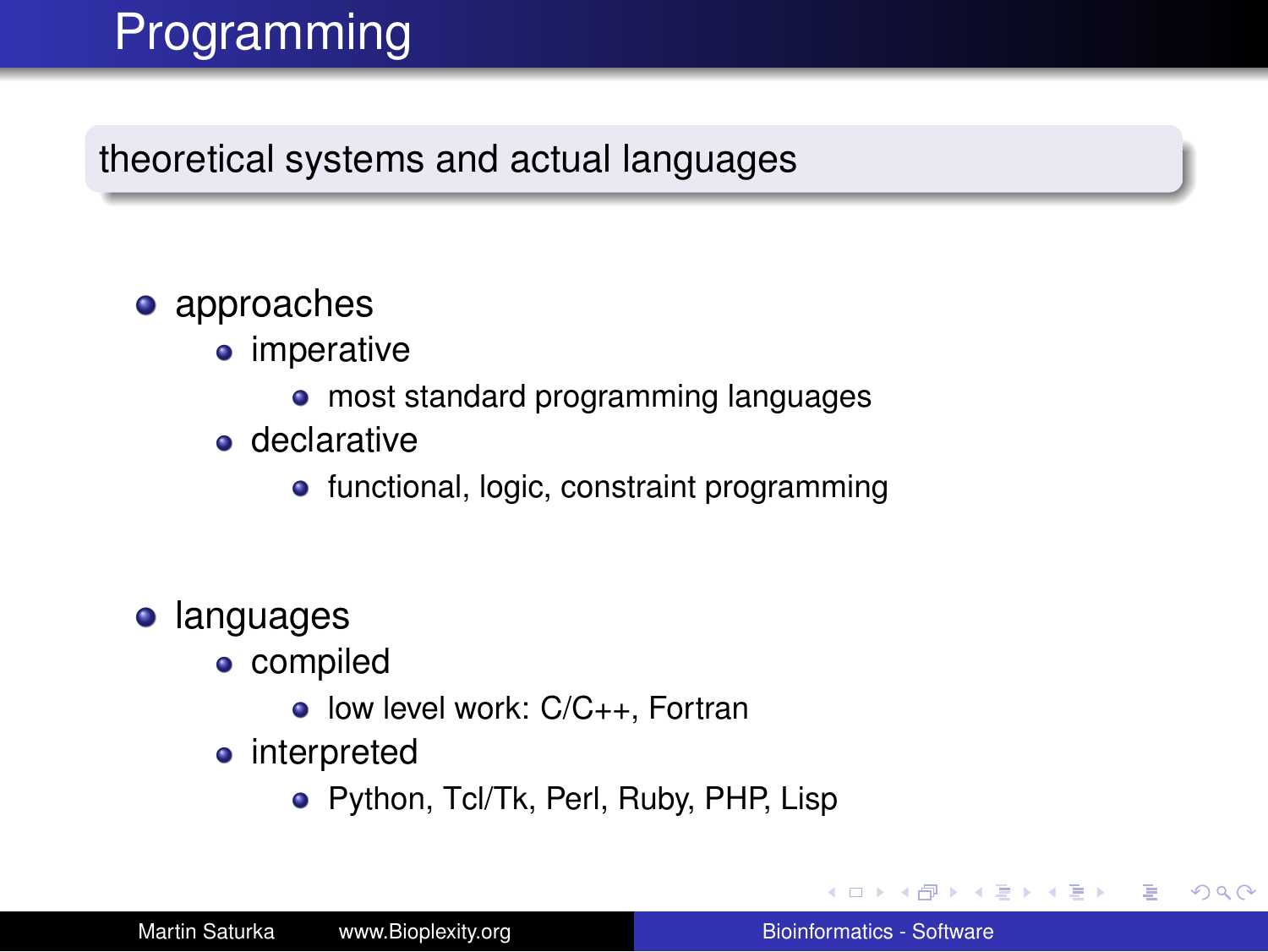# Floating point

- **•** precision
	- single, double, extended precision, double double, quadruple
- **•** hardware
	- FPU: x87, RISC, pipelines
	- SIMD: altivec, sse, gpgpu

### inverted square 'magic'

```
float InvSqrt(float x) {
    float xhalf = 0.5f*x;
    int i = *(int*) \& x; // float \rightarrow bits
    i = 0x5f3759df - (i \gg 1); // quess on result value
    x = * (float*)\&i; // bits \rightarrow float
    x = x*(1.5f-x \text{half} \cdot x \cdot x); // result value adjusting
    return x; // relative error below 0.002
```
イロト イ伊 トイヨ トイヨ トー

■  $2Q$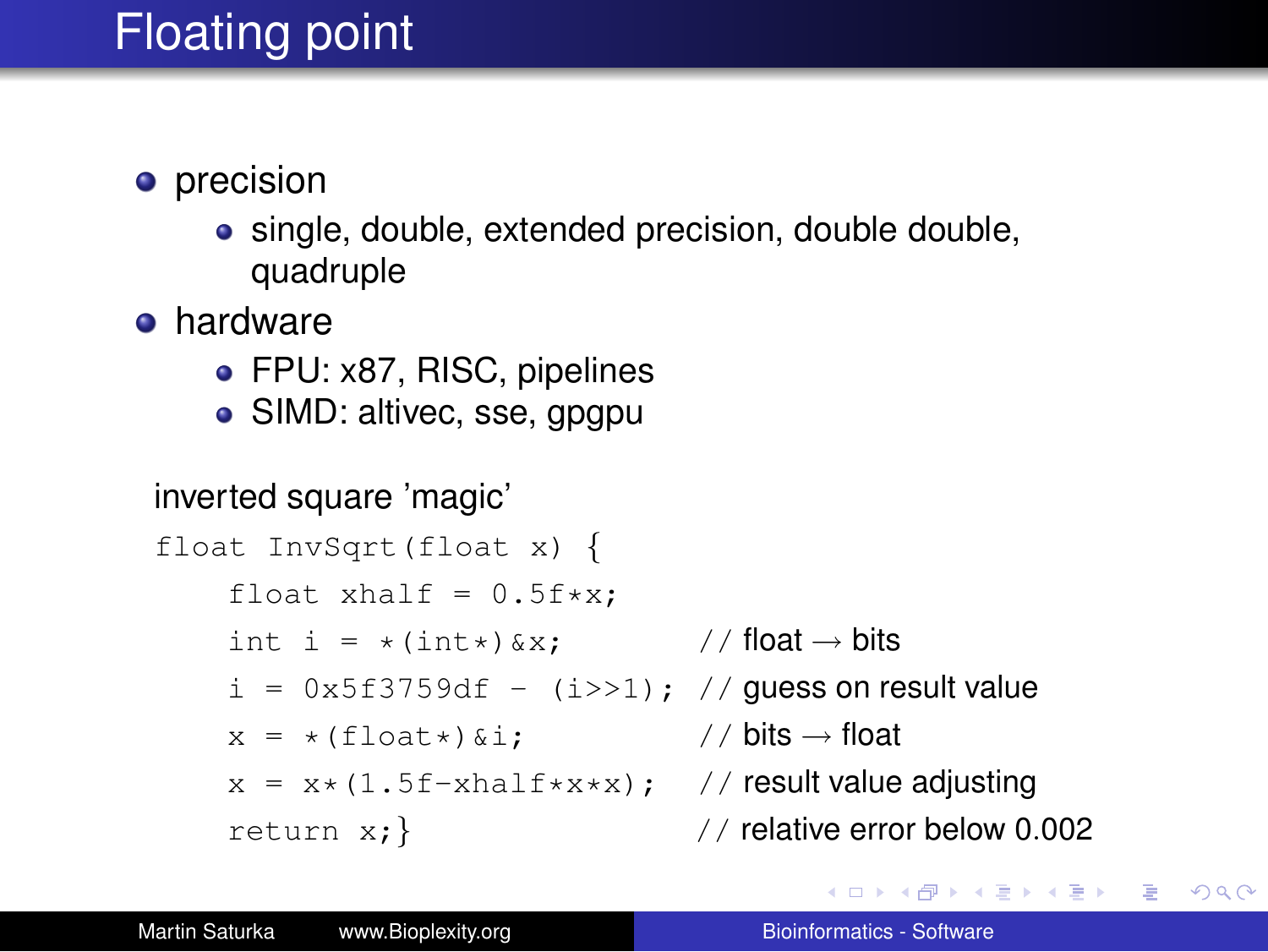# MPI

## parallel programming

- **o** methods
	- MPI, PVM, threads
	- www.open-mpi.org

```
# include <mpi.h>
...
MPI_Init(&argc, &argv);
MPI_Comm_size(MPI_COMM_WORLD, &ntasks);
MPI Comm rank(MPI COMM WORLD, &id);
...
MPI Send(msg, ln, MPI INT, dest, tag, MPI COMM WORLD);
MPI Recv(msq, ln, MPI INT, MPI ANY SOURCE, tag, MPI COMM WORLD, &st);
...
MPI Finalize();
```
KOD KARD KED KED E VONO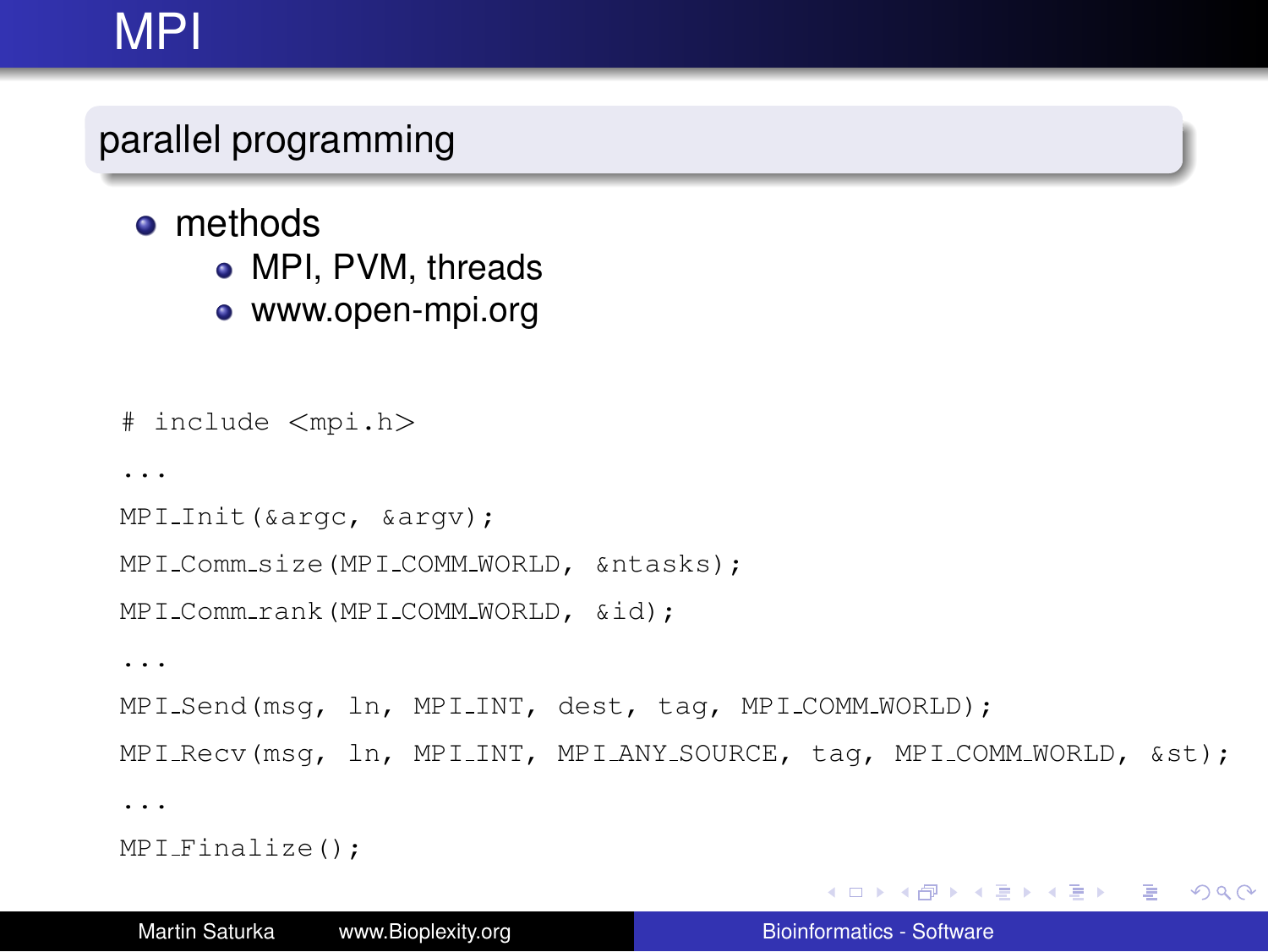# Algebraic methods

## non-trivial informatical / numerical methods

- hashing data storage
	- perfect hashing
		- function from a given constant set of strings to an interval
	- cuckoo hashing
		- simple implementation, usage of two hash functions
- **e** direct minimization
	- linear programming
		- used e.g. for robust (median) regression
	- quadratic programming
		- used e.g. for SVM support vector machines
- **e** eigen problems
	- eigen-vectors as linear data approximation

イロト イ押 トイヨ トイヨ トー

÷.  $QQ$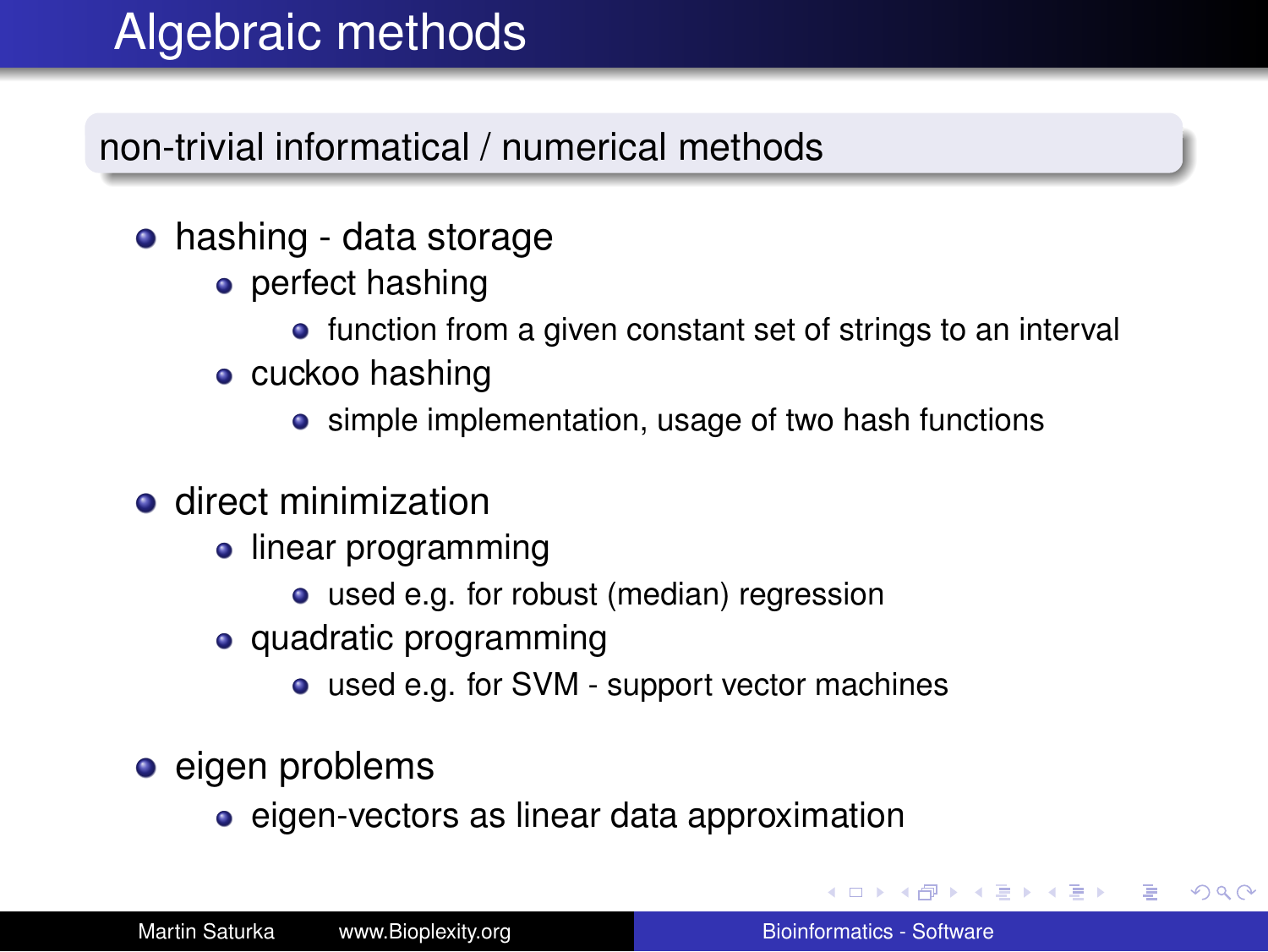# FFT NLLS

Fast Fourier transform with non-linear least squares fitting

#### usage

- biological cycle / rhytm study
	- **•** period determination, run description

### **o** steps

- detrending
	- arithmetic mean subtracting
- **•** normalization
	- $\bullet$  variation unification
- FFT
	- taking the greatest value
- NLLS
	- (cosine) curve fitting to data

**K ロ ▶ K 伺 ▶ K ヨ ▶ K ヨ ▶** 

重。  $QQ$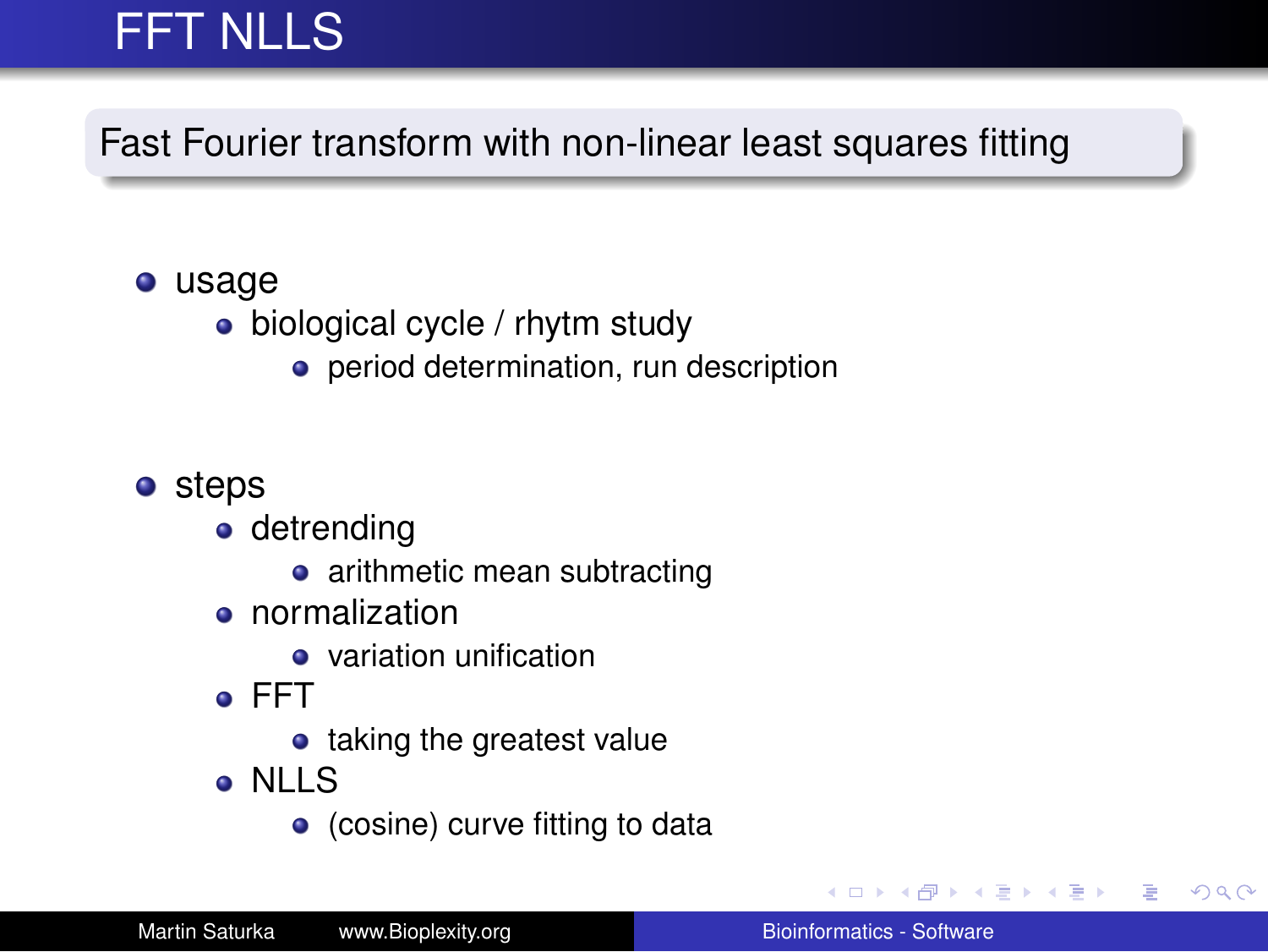# Data transformations

initial data preparation beak shapes



interpolated original data



detrended and standardized data



adjusting after the FFT and period determination are done

 $\rightarrow$  3  $\pm$  3  $\rightarrow$ 

 $2990$ 

B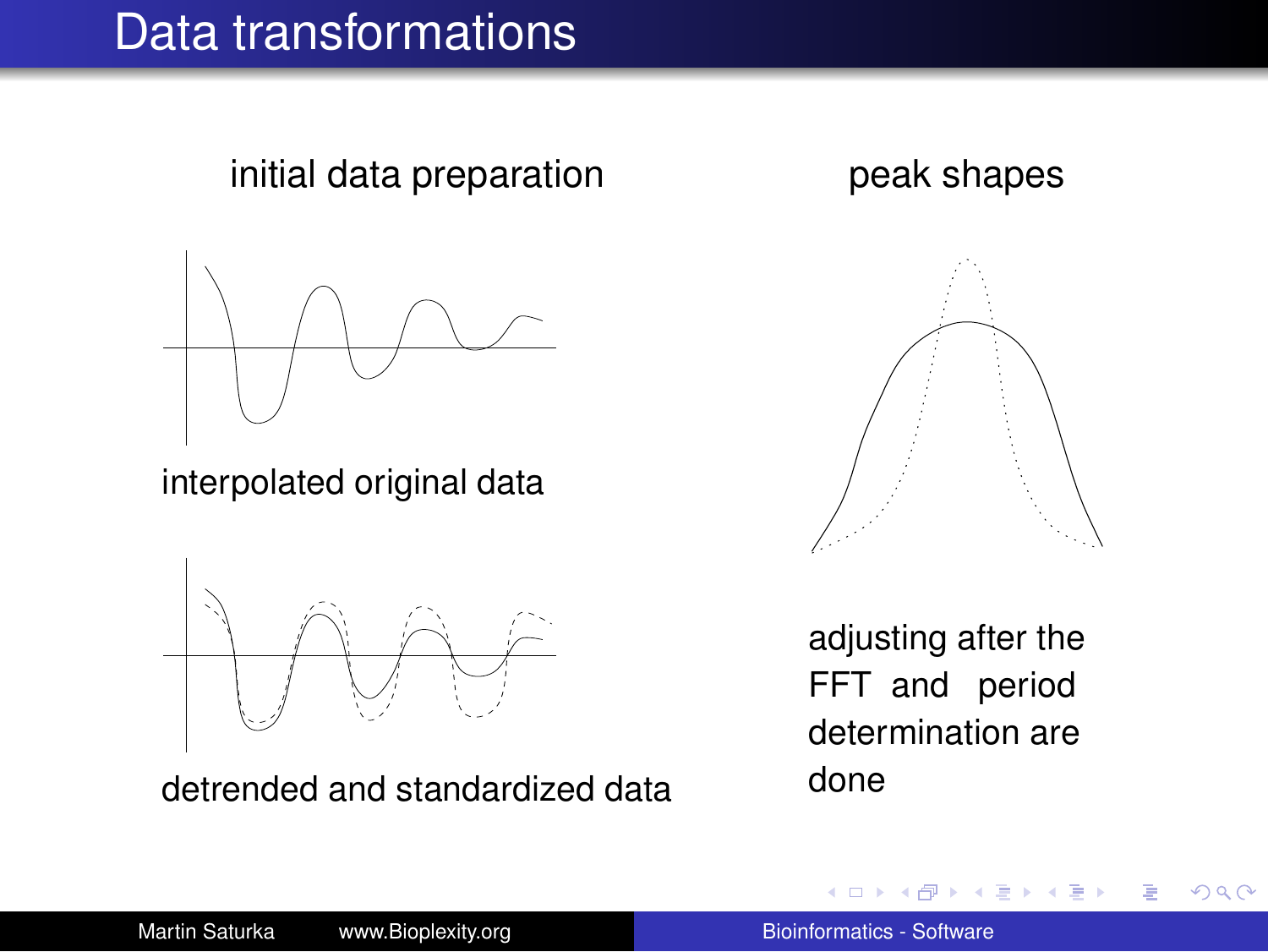### regression with a class of non-linear functions

### **•** Levenberg-Marquardt method

- small errors generally approximated by quadratics
- iterative method smooth interpolation between the steepest descent and the inverse Hessian method
- second derivatives give 'order' information, first derivatives give the minimizing direction
- damped iteration along the first derivatives

#### **o** software

• implemented in many packages R system, GSL library, Octave, etc.

つくい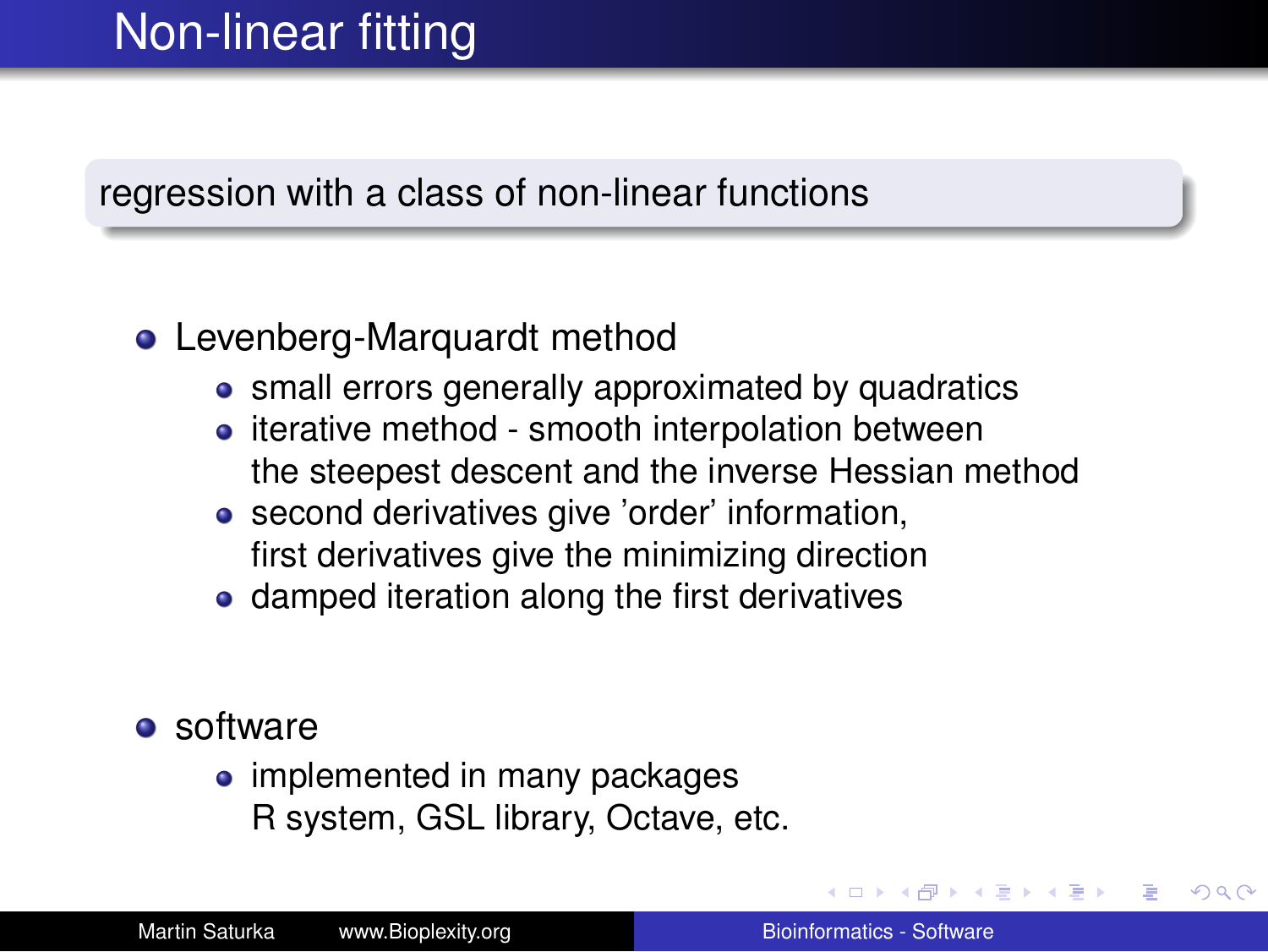### linear algebra, series, groups, symbolic manipulations

### **·** linear algebra

- Octave (www.octave.org), Scilab (www.scilab.org)
- arpack, lapack, scalapack, blas, atlas www.netlib.org/lapack/ math-atlas.sourceforge.net

### • algebra

Maxima, GAP, Pari-GP, Axiom, R, GSL, NumPy maxima.sourceforge.net www.gnu.org/software/gsl/

 $\langle \oplus \rangle$  >  $\langle \oplus \rangle$  >  $\langle \oplus \rangle$ 

B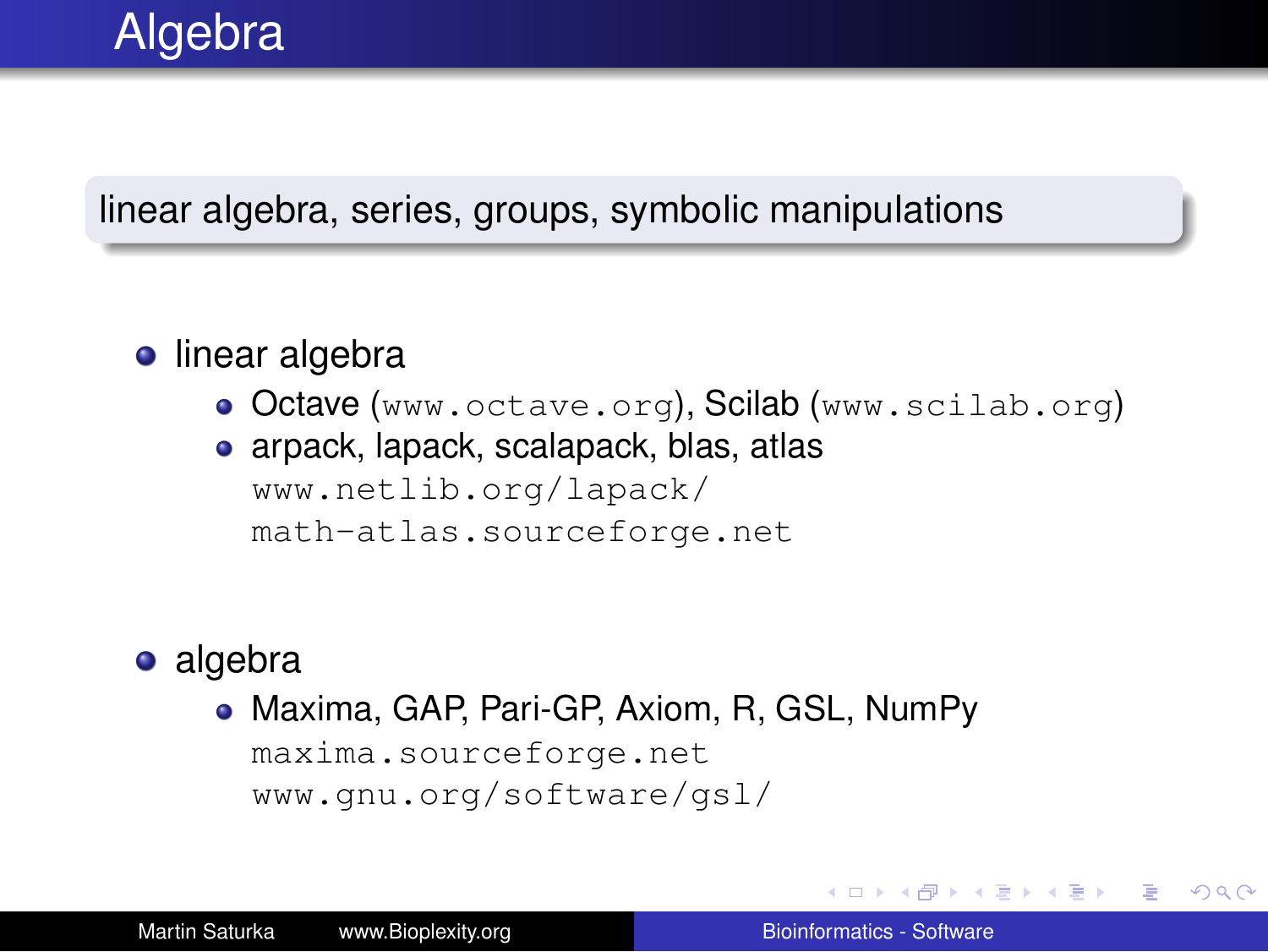# **Graphics**

general visualization software

## 2D / graphs / diagrams

- **Graphviz** (www.graphviz.org)
- GD, Gnuplot, PLplot
- XFig, Dia

## 3D / OpenGL graphics

- VTK (www.vtk.org)
- **OpenSceneGraph** (www.openscenegraph.org)
- **Pov-Ray** (www.povray.org)
- Blender, DataExplorer, Mayavi, OpenInventor, etc.

**≮ロ ▶ ⊀ 御 ▶ ⊀ ヨ ▶ ⊀ ヨ ▶** 

÷.  $QQ$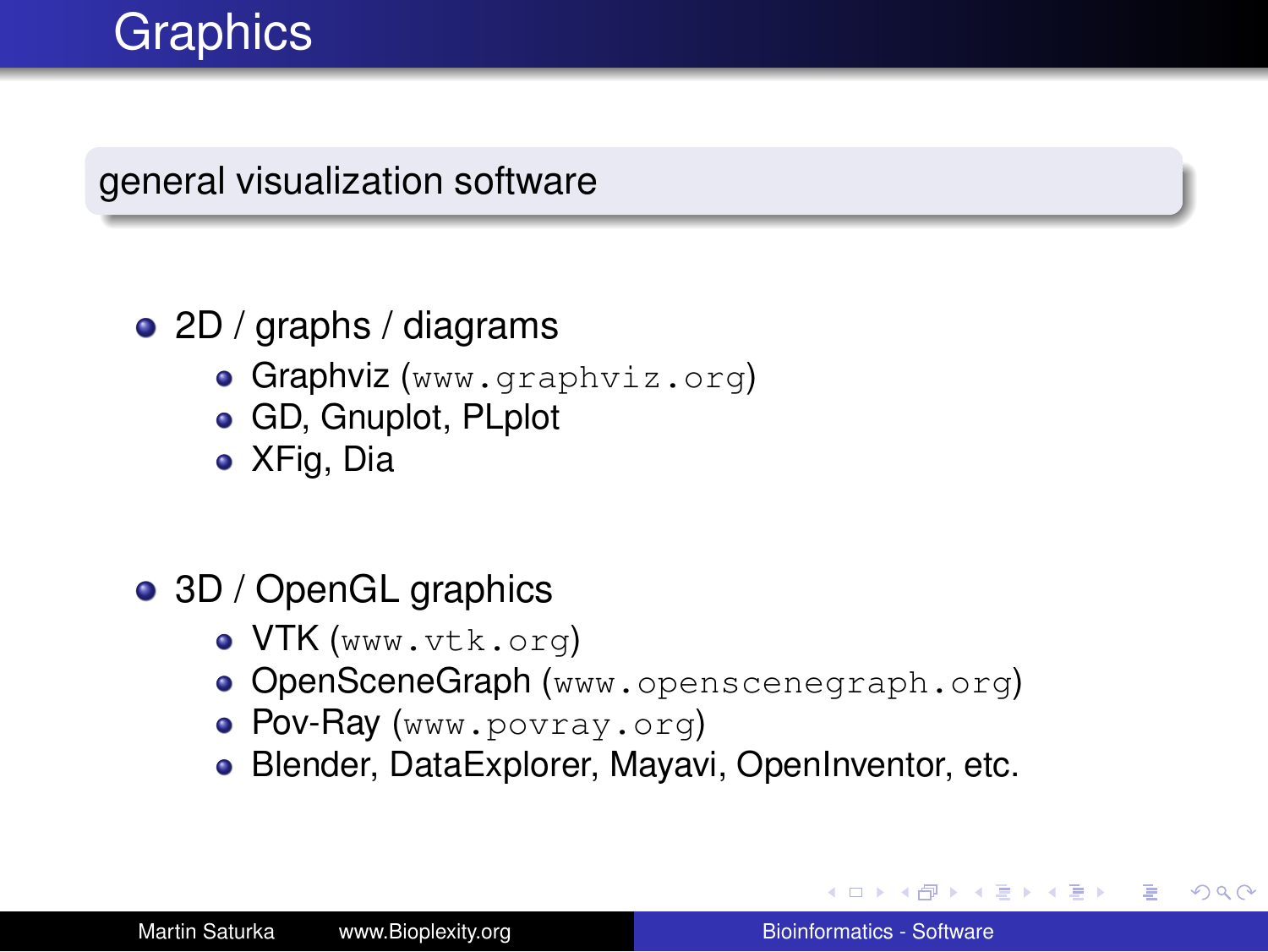# VTK / Tcl interface

#!/usr/bin/env wish8.4 package require vtk

vtkSphereSource sphere sphere SetRadius 1.0 sphere SetCenter 1 1 1 sphere SetThetaResolution 8 sphere SetPhiResolution 8

vtkConeSource cone cone SetHeight 3.0 cone SetRadius 1.0 cone SetResolution 10

vtkPolyDataMapper sphereMapper sphereMapper SetInput [sphere GetOutput] vtkPolyDataMapper coneMapper coneMapper SetInput [cone GetOutput]

vtkActor sphereActor sphereActor SetMapper sphereMapper vtkActor coneActor coneActor SetMapper coneMapper

vtkRenderer ren ren AddActor sphereActor ren AddActor coneActor ren SetBackground 0.9 0.9 0.9

vtkRenderWindow renWin renWin AddRenderer ren renWin SetSize 300 300

vtkRenderWindowInteractor iren iren SetRenderWindow renWin vtkInteractorStyleTrackballCamera style

iren SetInteractorStyle style iren AddObserver UserEvent \ wm deiconify .vtkInteract iren Initialize wm withdraw .

**K ロ ト K 伺 ト K ヨ ト K ヨ ト** 

B

 $2Q$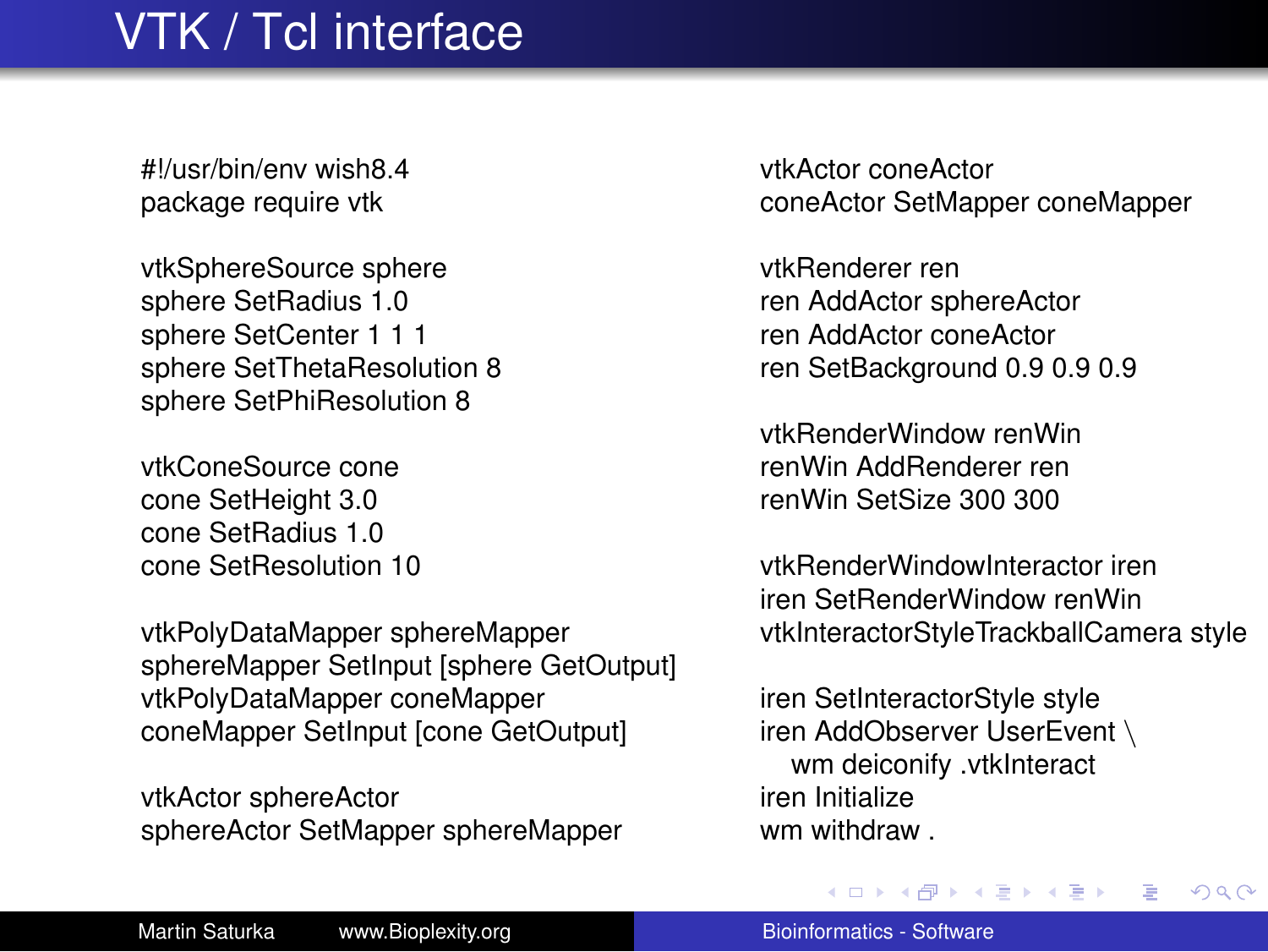# VTK example



### • VTK usage

- suitable for complex 3D data visualization
- interactive, screen export, many algorithms
- C++ libs, interface to Python, Tcl/Tk, Java

 $2990$ 

重き ă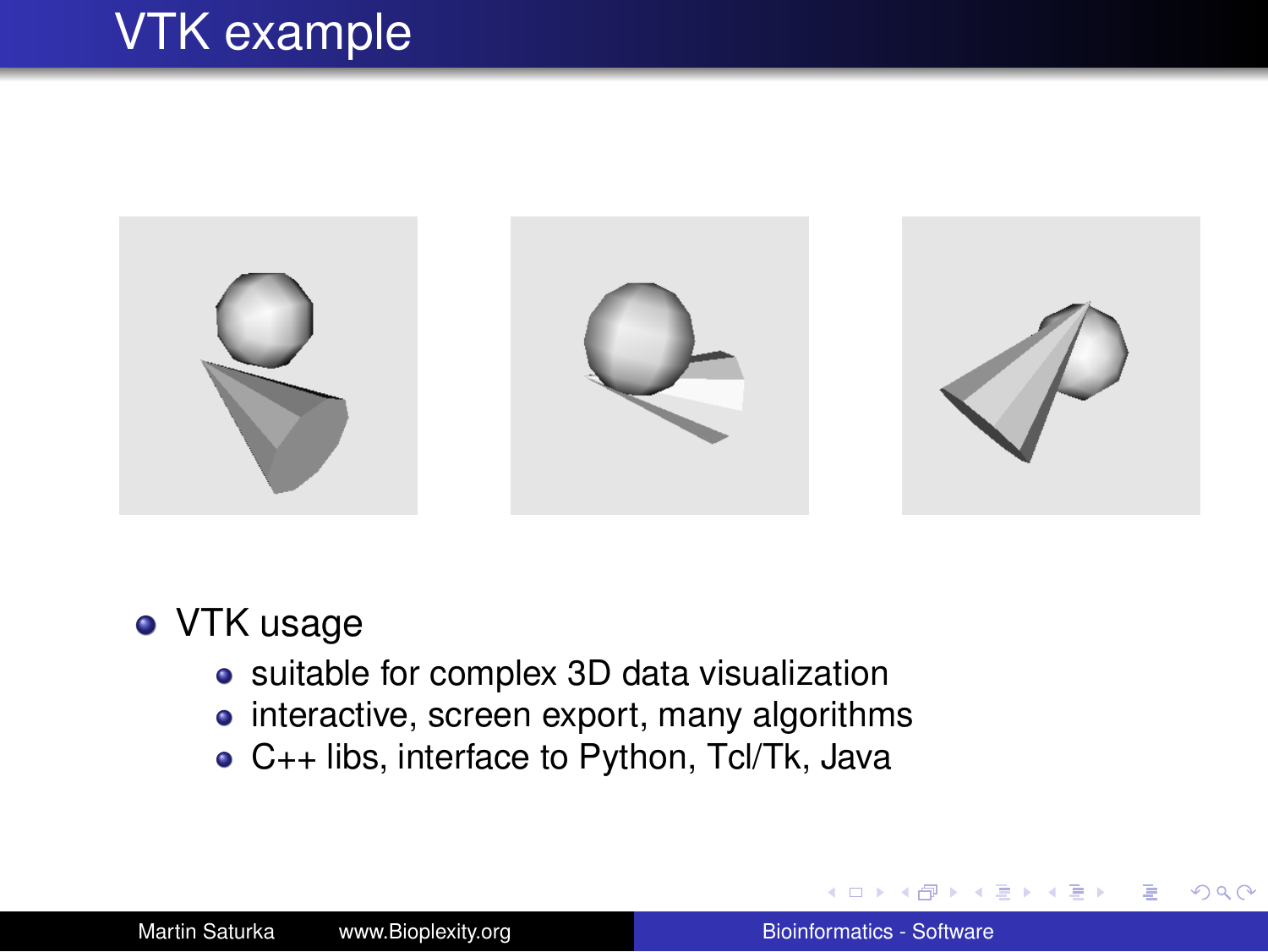### software for molecular modelling

### classical MM/MD

- **Gromacs** (www.gromacs.org)
- Tinker, NAMD/VMD

#### **•** molecular visualization

RasMol, Raster3D, VieMol, Garlic, PyMol

www.openrasmol.org

pymol.sourceforge.net

### **o** file tools

• OpenBabel - data formats conversion openbabel.sourceforge.net

 $2990$ 

B

 $\mathbb{R}^n \times \mathbb{R}^n \times \mathbb{R}^n$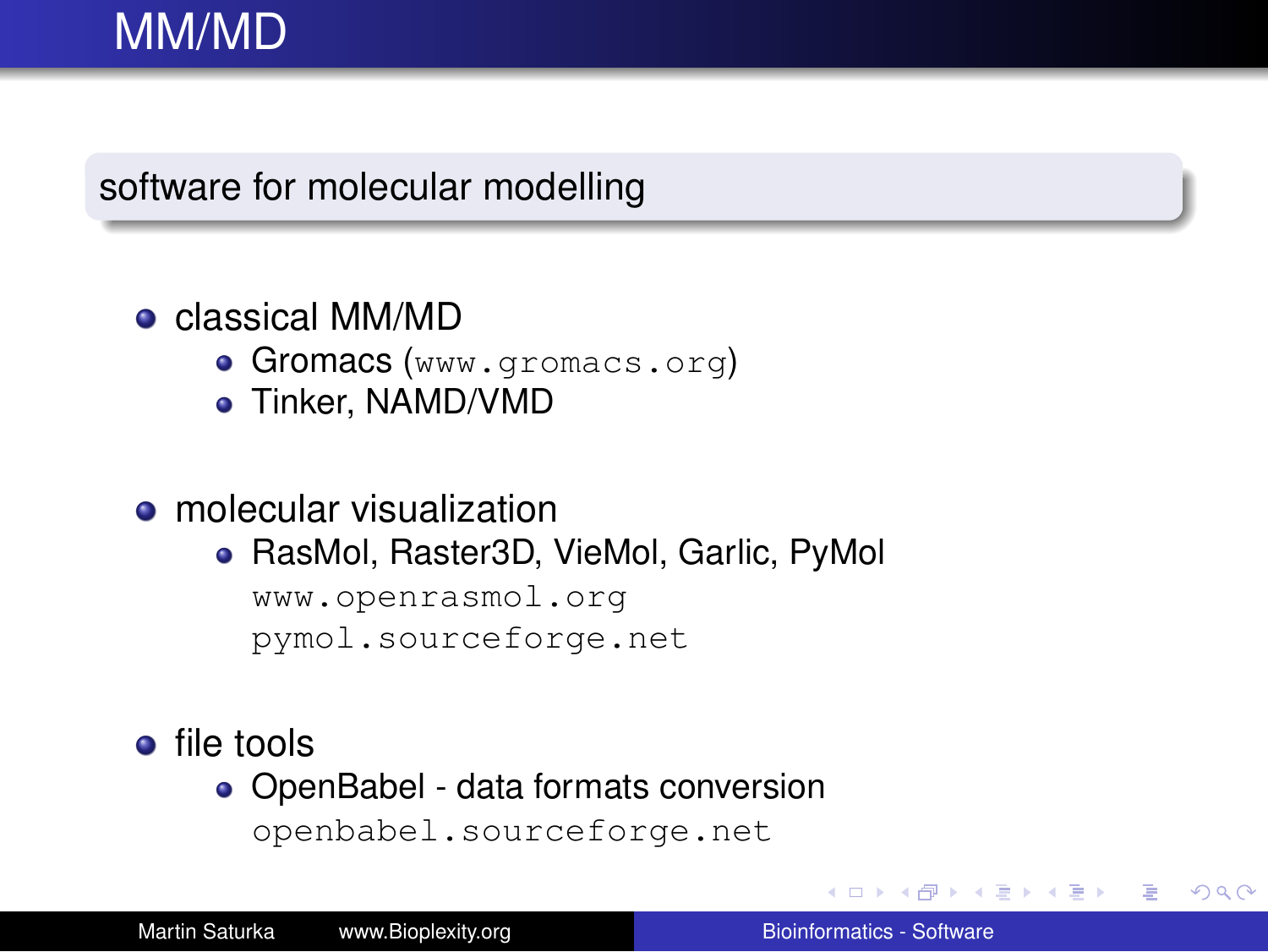# **Sequences**

## standard sequence comparison / manipulation tools

## **o** Blast

- www.ncbi.nlm.nih.gov/blast/
- blast.wustl.edu

## **•** Emboss

- emboss.sourceforge.net the European Molecular Biology Open Software Suite
- usage for:

sequence alignment, database search, motif identification, sequence patterns, presentation tools

- Clustal X/W, Phylip, Molphy, fastDNAml
	- multiple sequence alignment, phylogenies

重き メラメー

B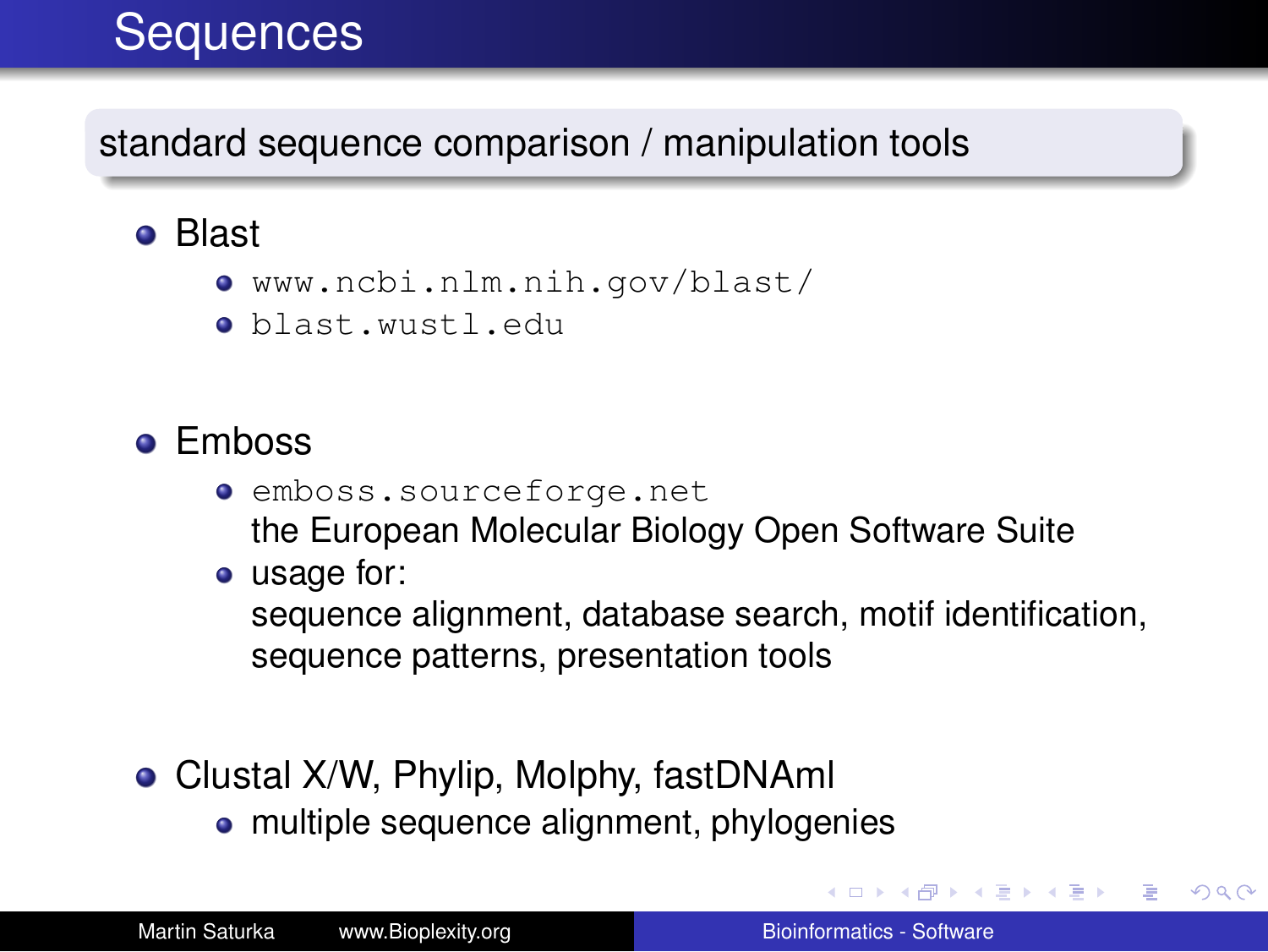hidden-stochastic approaches

## • HMM methods

#### **o** hmmer

hmmer.janelia.org emboss.sourceforge.net/embassy/hmmer/

• build and calibrate models align and extract sequences

# **• CM methods**

#### Rfam

```
rfam.janelia.org
```
www.sanger.ac.uk/Software/Rfam/

• sequence alignments, covariant models

→ 重 トー B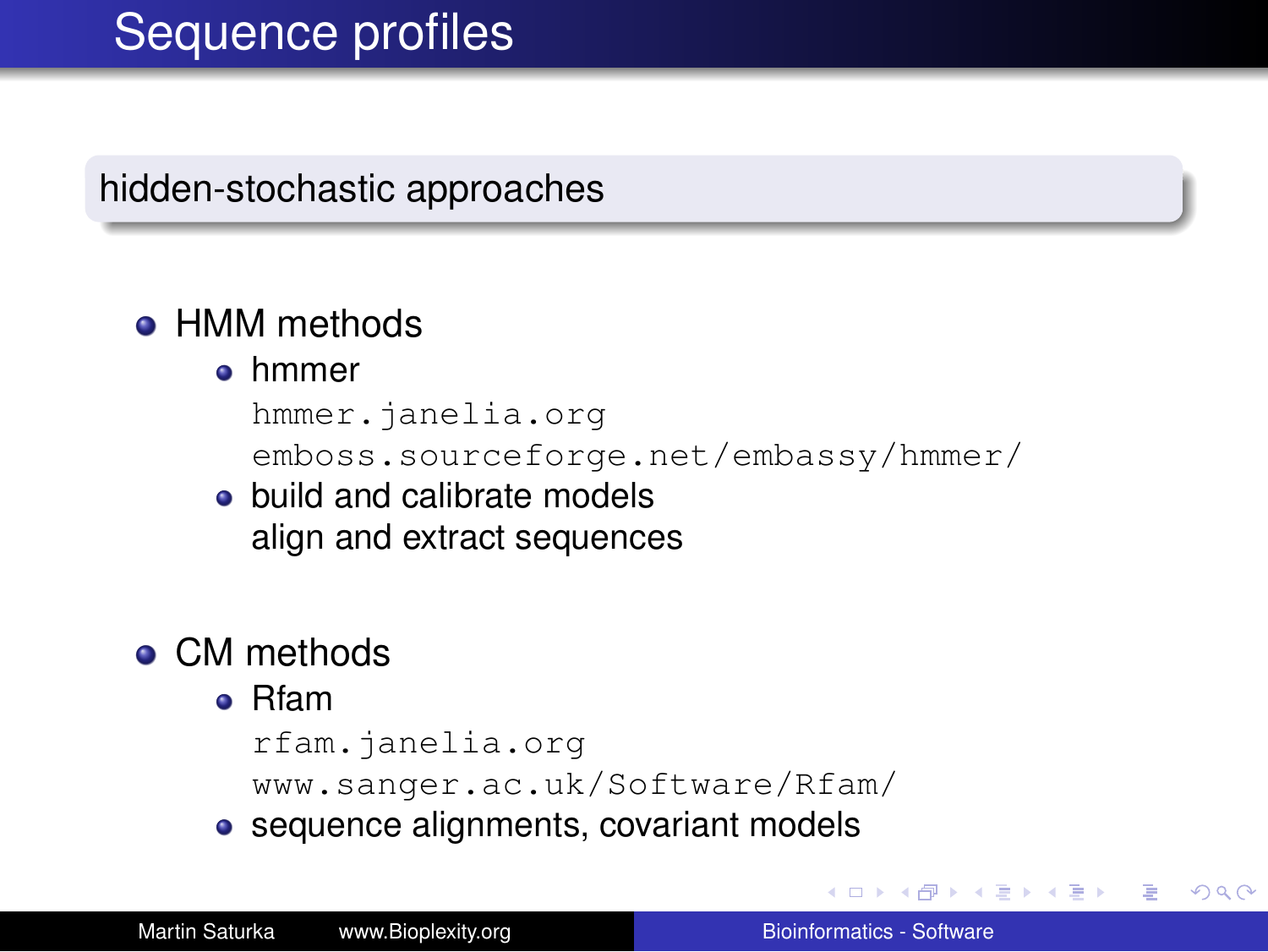# Expression clustering

- **•** Cluster
	- program, C library, Python/Perl interface bonsai.ims.u-tokyo.ac.jp/˜mdehoon/ software/cluster/software.htm
	- clustering gene expression data k-means clusters, hierarchical clustering
	- original software by Eisen rana.lbl.gov/EisenSoftware.htm
	- cluster visualization by treeView jtreeview.sourceforge.net

# **•** Lingua

- R-system package for gene expression data-mining www.bioplexity.org
- relation search and clustering

K 何 ▶ K ヨ ▶ K ヨ ▶ ..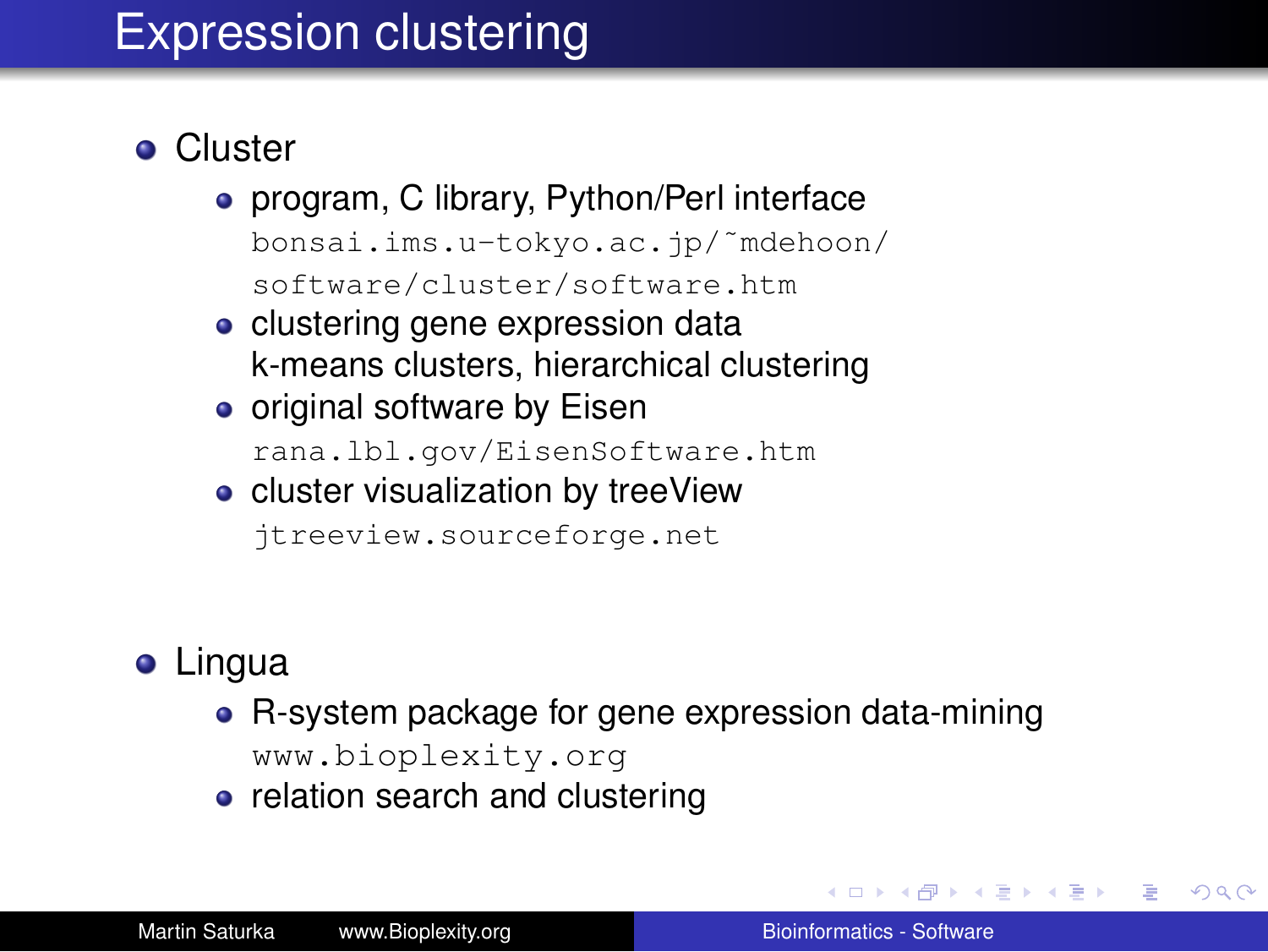# Open source sites

### bioinformatics open-source software sites

### • common / bioinformatics repositories

- bioinformatics.org
	- **.** lists on bioinformatics software, databases, news
- sourceforge.net
	- **e** general repository of open-source software
- common / bioinformatics projects
	- www.r-project.org
		- general statistics and microarray analysis software
	- www.open-bio.org
		- biological sequences oriented scripting tools

 $\left\{ \left\vert \left\{ \mathbf{P}\right\} \right\vert \times \left\{ \left\vert \mathbf{P}\right\vert \right\} \right\}$  and  $\left\{ \left\vert \mathbf{P}\right\vert \right\}$ 

÷.  $QQ$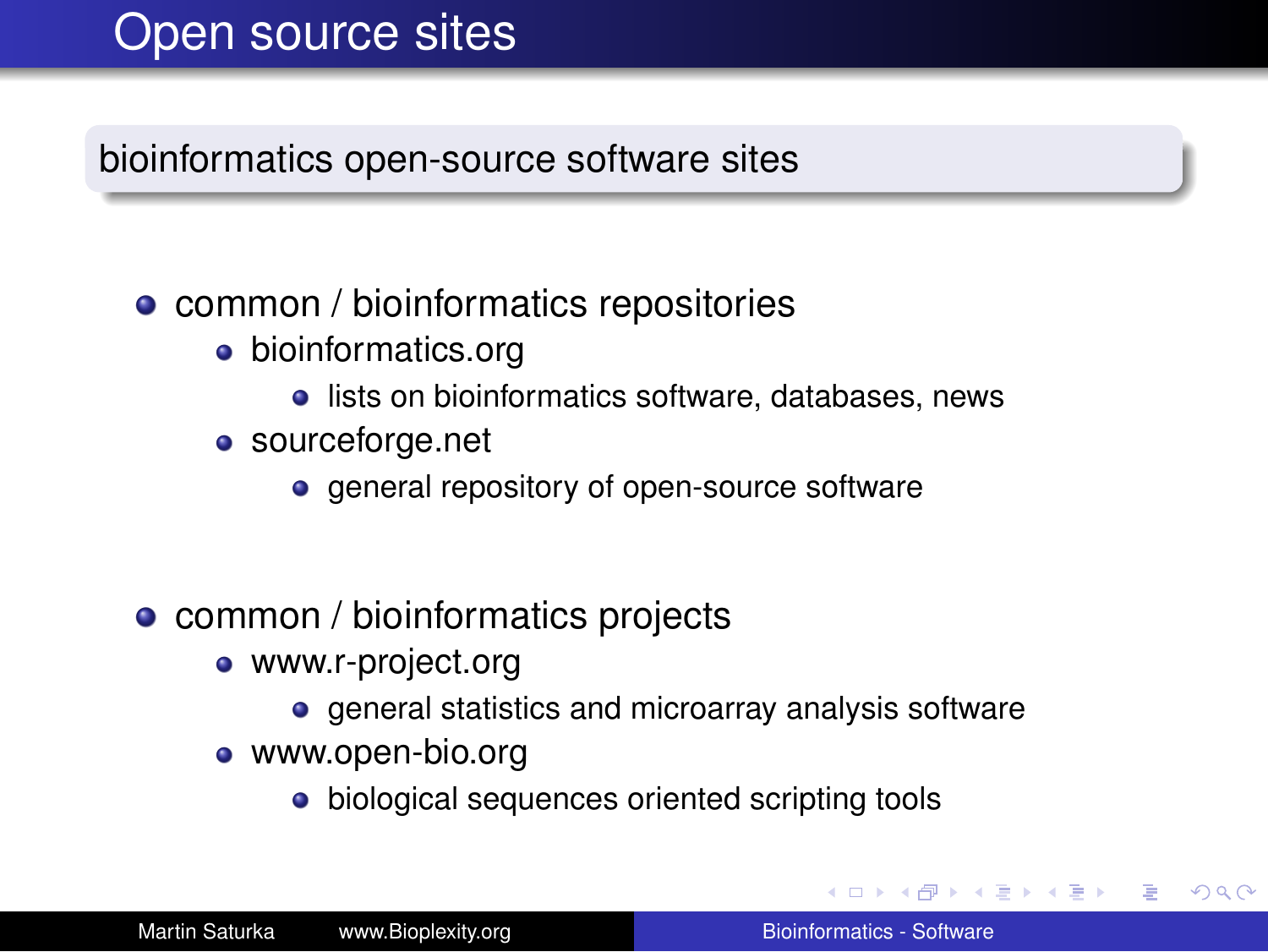# **Statistics**

## statistics methods

- **o** branches
	- explorative / descriptive statistics
		- **o** data characteristics, as mean, variance, etc.
	- confirmative / inferential statistics
		- **•** comparing achieved p-values to  $\alpha$  significance (0.05) level
- o parametric methods
	- when we assume a known class of (usually normal) distributions of random errors
	- example: Student's t-test
- robust methods
	- tests without assumption of a distribution
	- usually safe, but could be weak on distinguishing
	- example: quantile tests

**K ロ ▶ K 伺 ▶ K ヨ ▶ K ヨ ▶** 

G.  $QQ$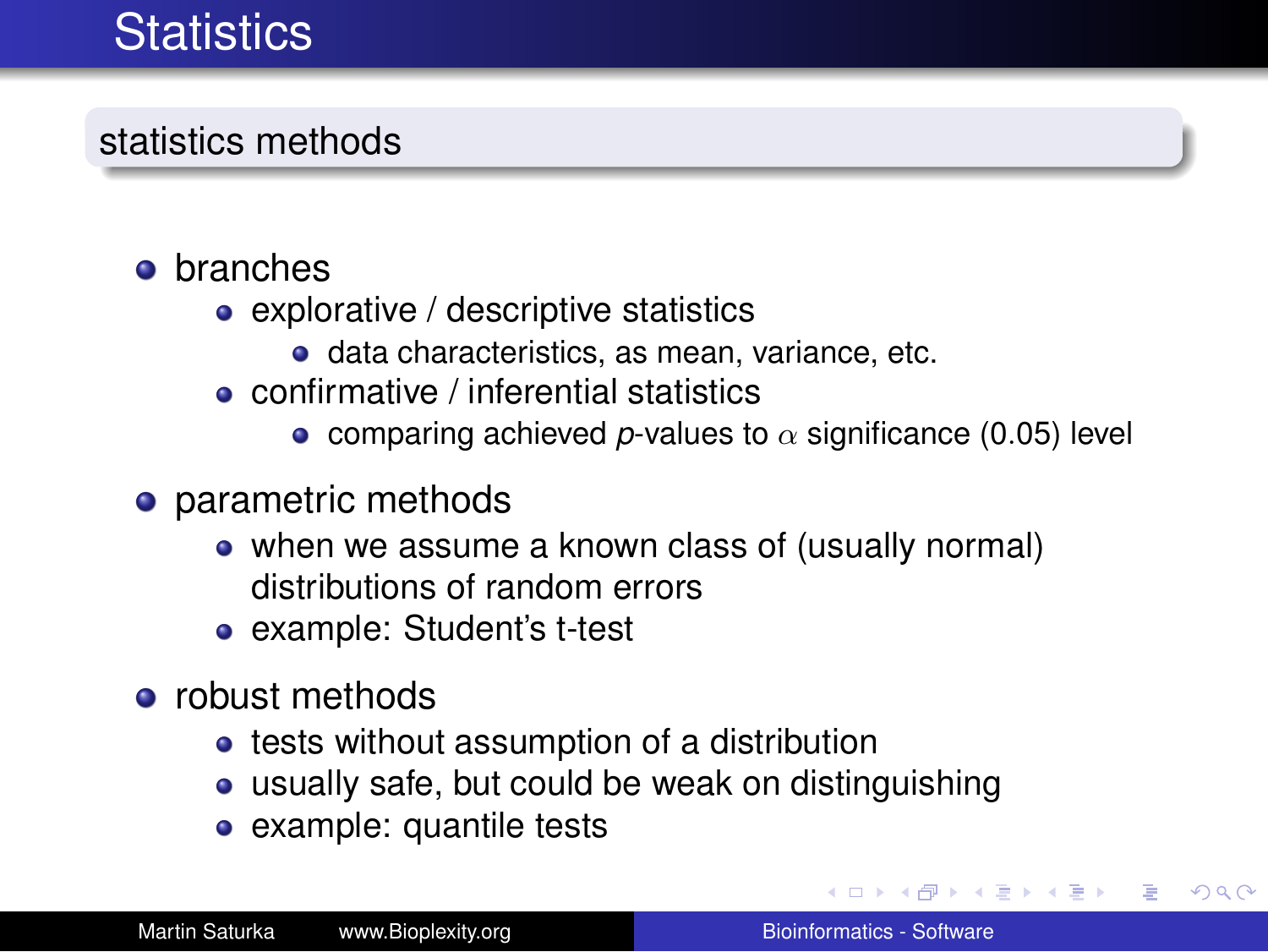# R system

the standard open-source statistics software

## **o** description

- system for statistical computing
- with many statistical tests, modelling, time-series, etc.
- graphics with suitable 2D/3D plots
- **•** data models on matrices, arrays, data-frames
- specific functionality by CRAN packages
- **a** about
	- not for string processing (use Perl/Python/Ruby), not for internal processing of large databases (use respective DBMS)
	- originally S system, now R and  $S_{++}$  systems
	- used commonly for bioinformatics, biostatistics, econometrics

4 **O + 4 fl** + 4

愛 おくぼ おし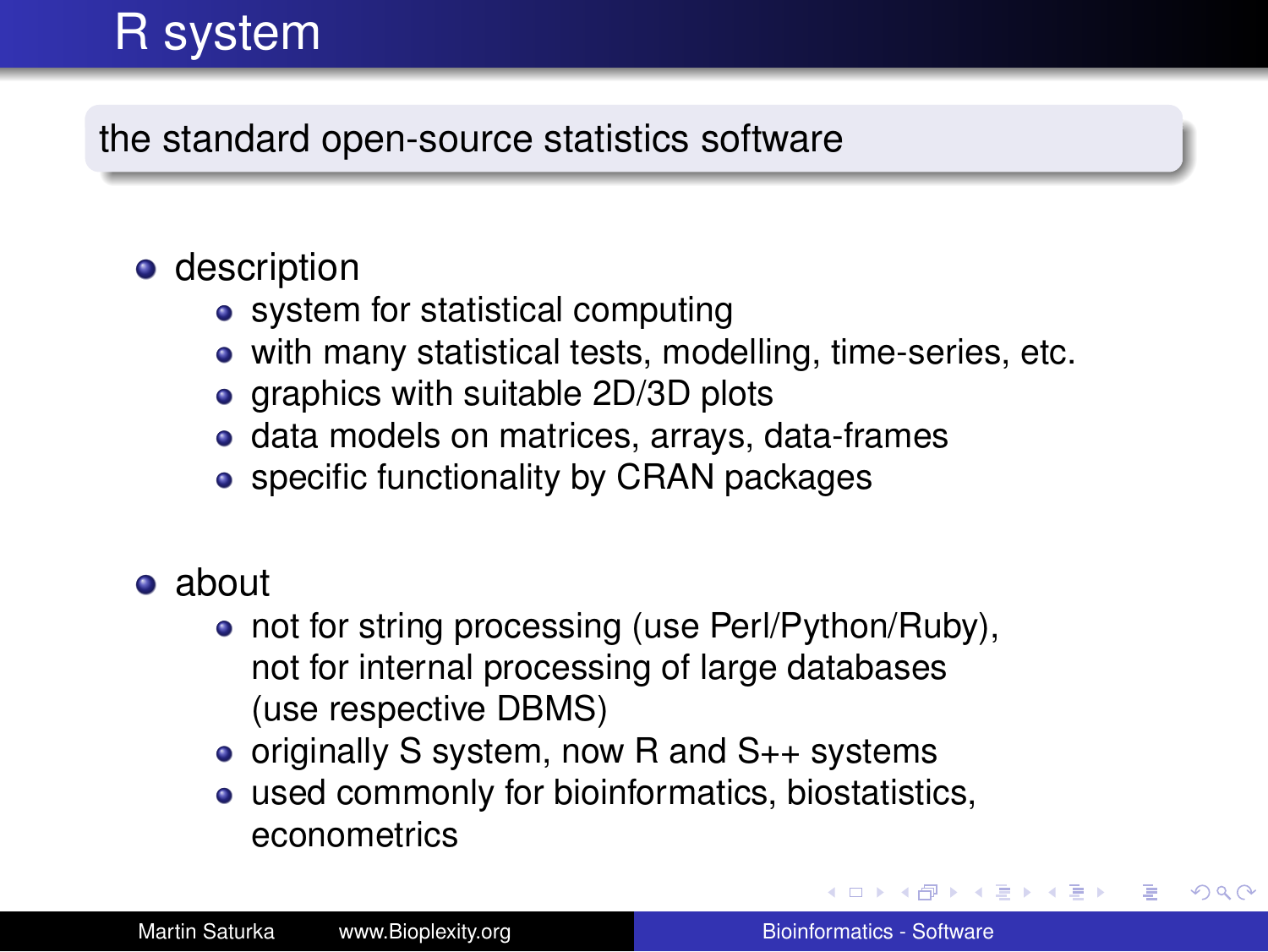# R syntax

- vectors, matrices, arrays for regular data
- **o** data frames: matrix like-structures for database-like tables, i.e. particular columns of possibly different types

```
z1 \leq -c(2.3, 3.5, 12.1, 4.9, 8.2)sum(z1)/length(z1); mean(z1); var(z1)
z^2 \leq -2 \times z^1 - 1z3 \le - array (c(1:24), c(4,6))z3[1, 3:5] < -NAz3[is.na(z3)] <-0f \leq - function (x1, x2) {
  x3 \le - (x1 \times x2)^0.5
  x3
}
f(2,3)
```
KOD KAP KED KED E YA G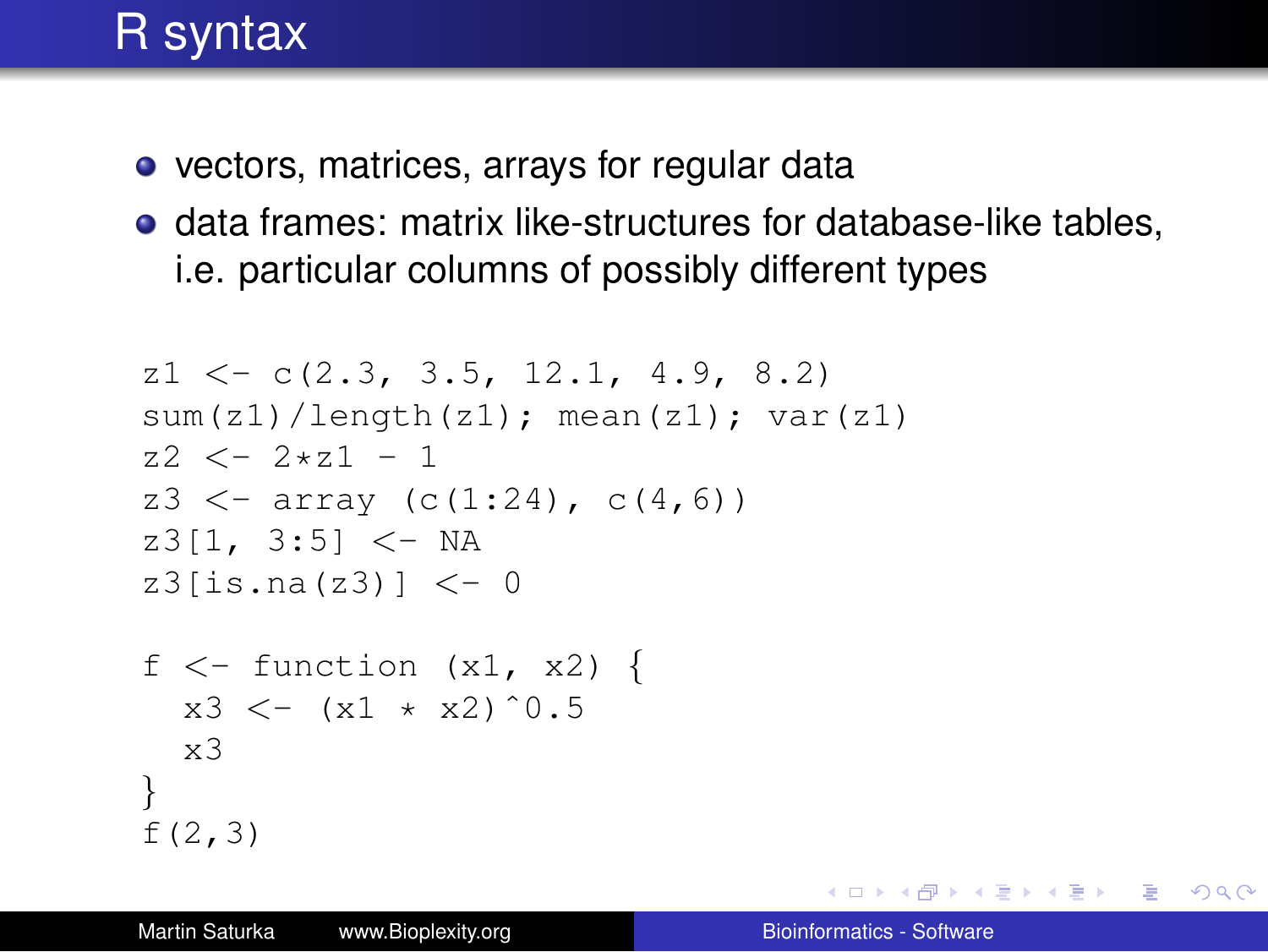# R statistical models

dependency description formulae

• <sup>o</sup> operator for model definition • Y ~ X the Y response depends on X  $\bullet$  Y  $\tilde{X}$  X1 + X2 the Y depends on both X1 and X2 • Y ~ X1 - X2 the Y depends on X1, not on X2

```
linear regression of y by x:
x \leq -c(2, 3, 3, 5, 12, 1, 4, 9, 8, 2)y \leq -c(4.3, 5.6, 30.0, 12.5, 20.7)y ˜ x
classification analysis of variance:
av \langle - state \langle -c("one", "one", "two", "one", "two")
A \leftarrow factor (av)
y ˜ A
classification analysis of covariance:
y A + x
```
KOD KAP KED KED E YA G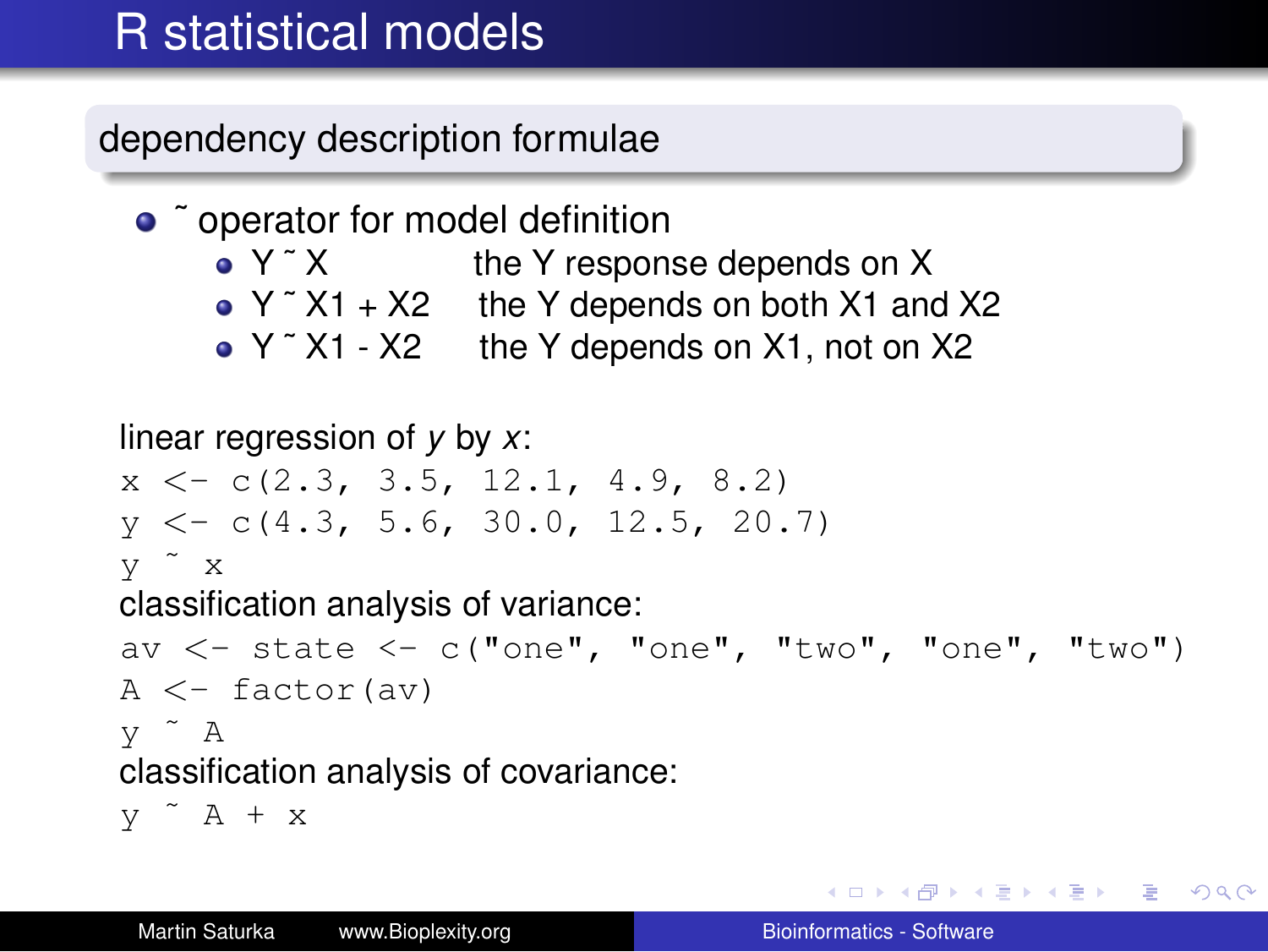# R example

## simple R usage on (statistics) problems

### **o** linear regression

- $\bullet$  lm(formula =  $v \sim x$ )
- analysis of variance
	- $\bullet$  aov(formula =  $y \sim$  A)
- Student's t-test

t.test(c(0.1, 0.11, 0.9, 0.8), c(2.1, 2.0, 1.5))

### **o** graphics

 $\bullet$  plot(sin, 0, 7)

KO KARA KE KA EK GA GA KA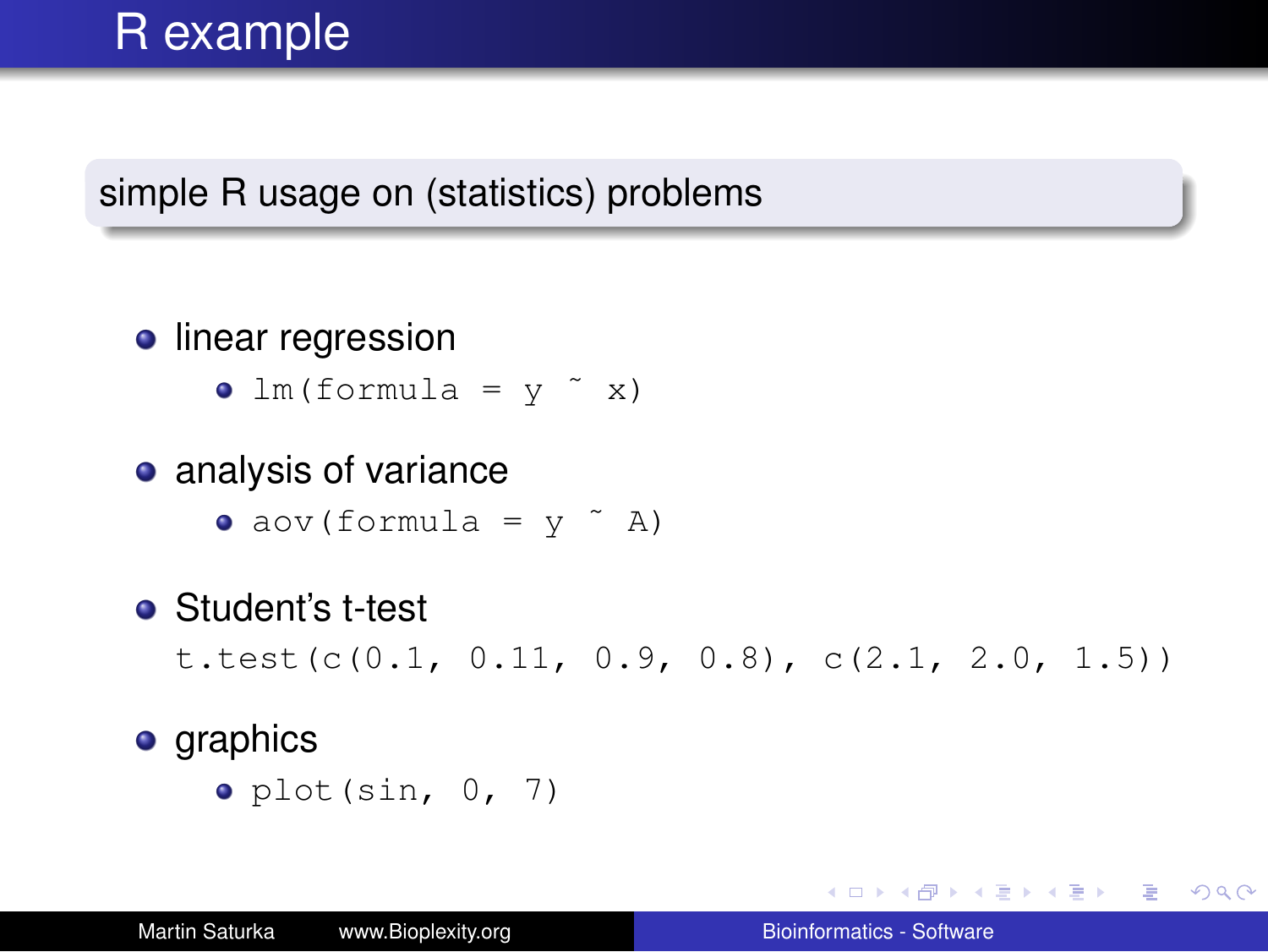# R data

## methods for reading / writing data

#### file content:

|  | $\text{col1}$ $\text{col2}$ $\text{col3}$ |  |
|--|-------------------------------------------|--|
|  | row1 1.2 8.5 -2.0                         |  |
|  | row2 2.2 -6.1 3.2                         |  |
|  |                                           |  |

### **•** tabular data

```
read.table("file", header = TRUE, row.names = 1)
```

```
write.table(dataframe)
```
### data import

- package foreign for e.g. Octave data
- relational databases
	- packages RPgSQL, RdbiPgSQL, RSQLite, PL/R
- **•** BioConductor
	- $\bullet$  for microarray data

イロト イ押 トイヨ トイヨ トーヨー

 $200$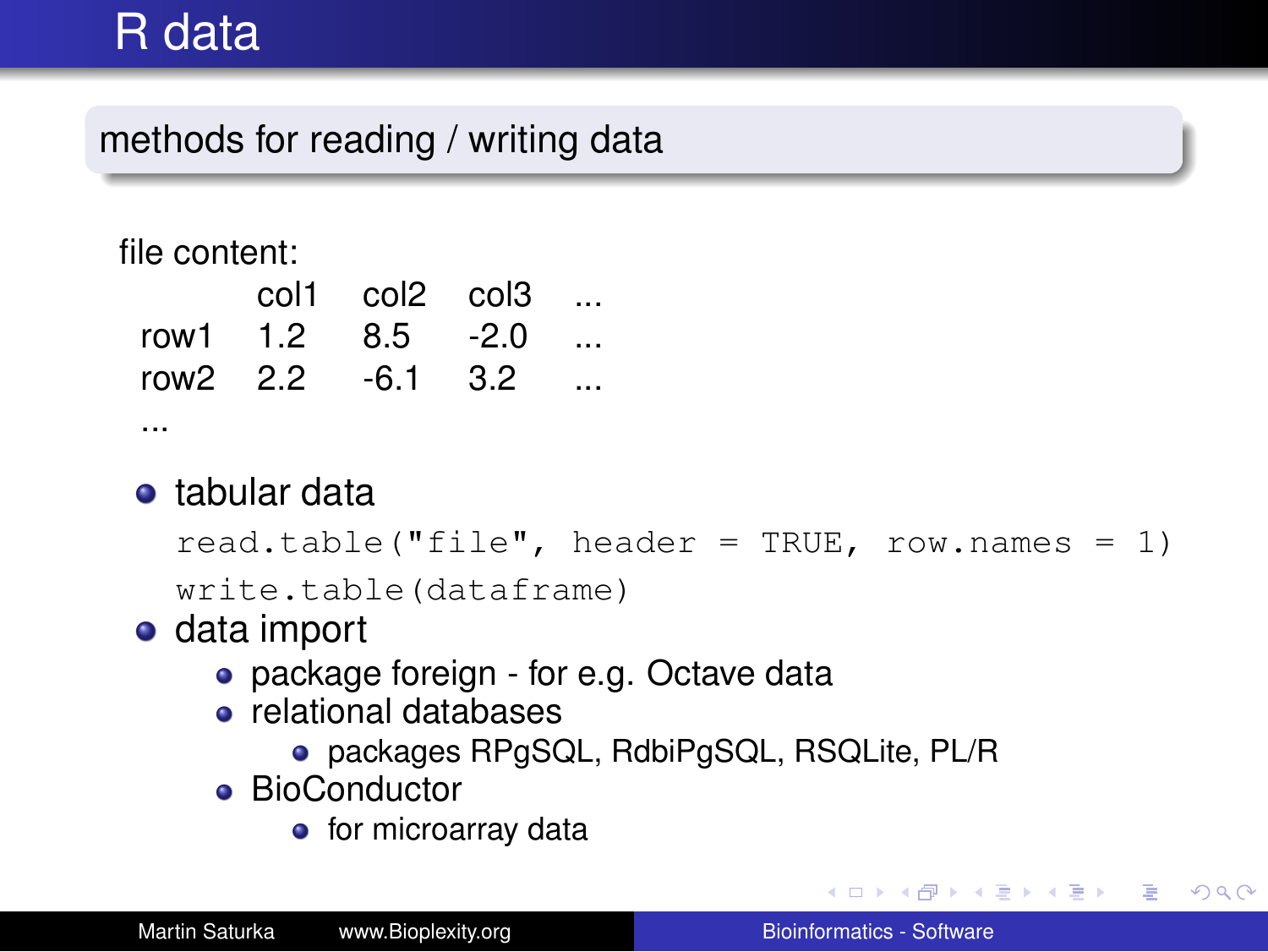# R extensions

## R packages system

### • extending R

usage of the R language and compiled languages C/C++, fortran

#### extern interface

```
Z <- .Fortran("fncnam", ..., PACKAGE="pkg")
Z <- .C("functionname", ..., PACKAGE="pkg")
```

```
subroutine fncnam(matrix, size1, size2, result)
integer size1, size2
double precision matrix1(size1,size2), result
```

```
...
result = 3.14end
```
Martin Saturka www.Bioplexity.org **Bionic Biomatics - Software** Biomatics - Software

KOD KAP KED KED E YA G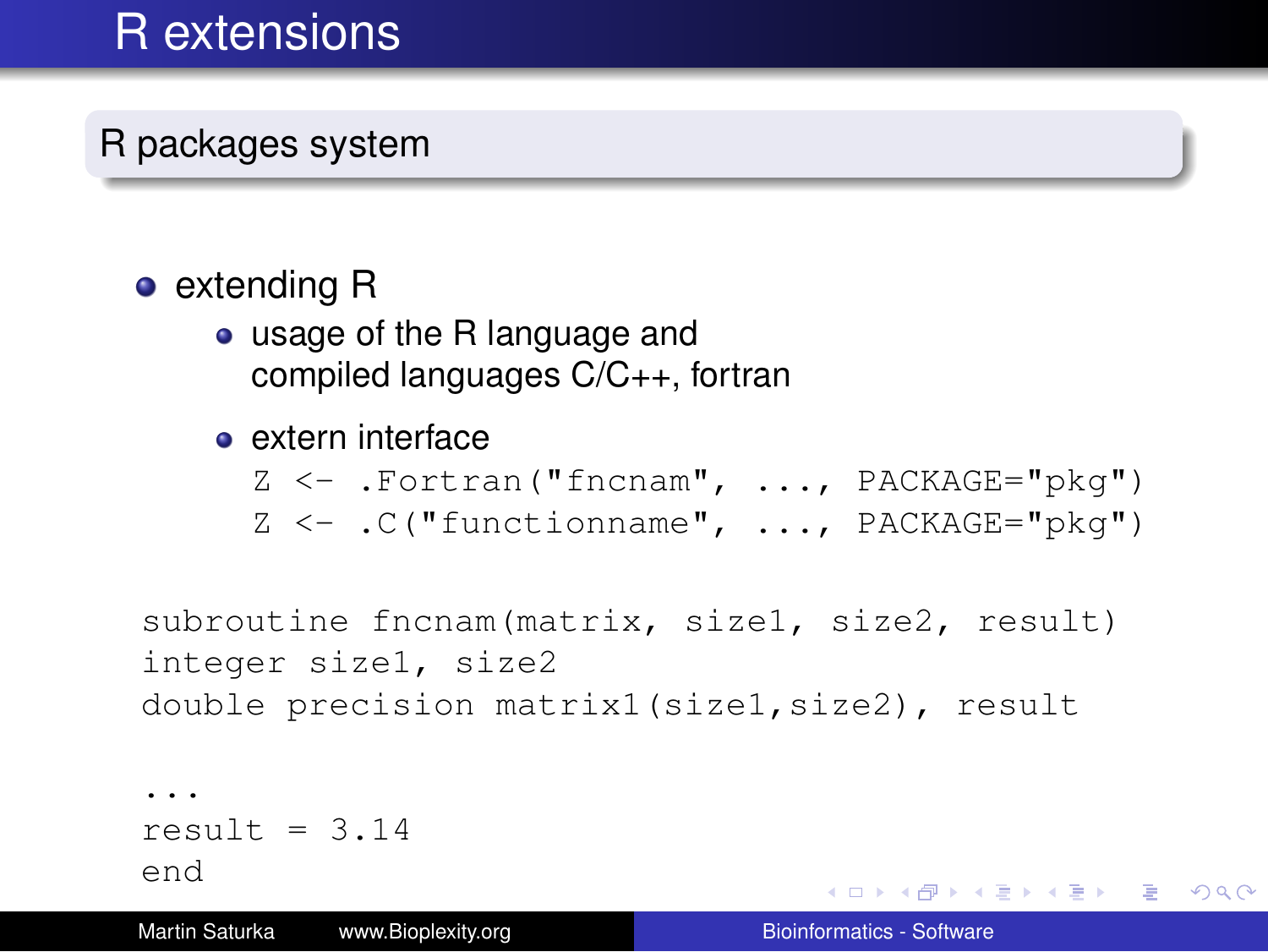# R networking

parallel programming interface for R

## • R snow

- simple network of workstations
- can be used with MPI, PVM, sockets

## **o** functions

- library(snow)
- $\bullet$  cl  $\lt$  makeCluster(2, type = "MPI")
- clusterCall(cl, function() Sys.info())
- clusterEvalQ(cl, library(boot))
- $\bullet$  clusterApply(cl, 1:2, qet("+"), 3)
- o stopCluster(cl)

KO KARA KE KA EK GA GA KA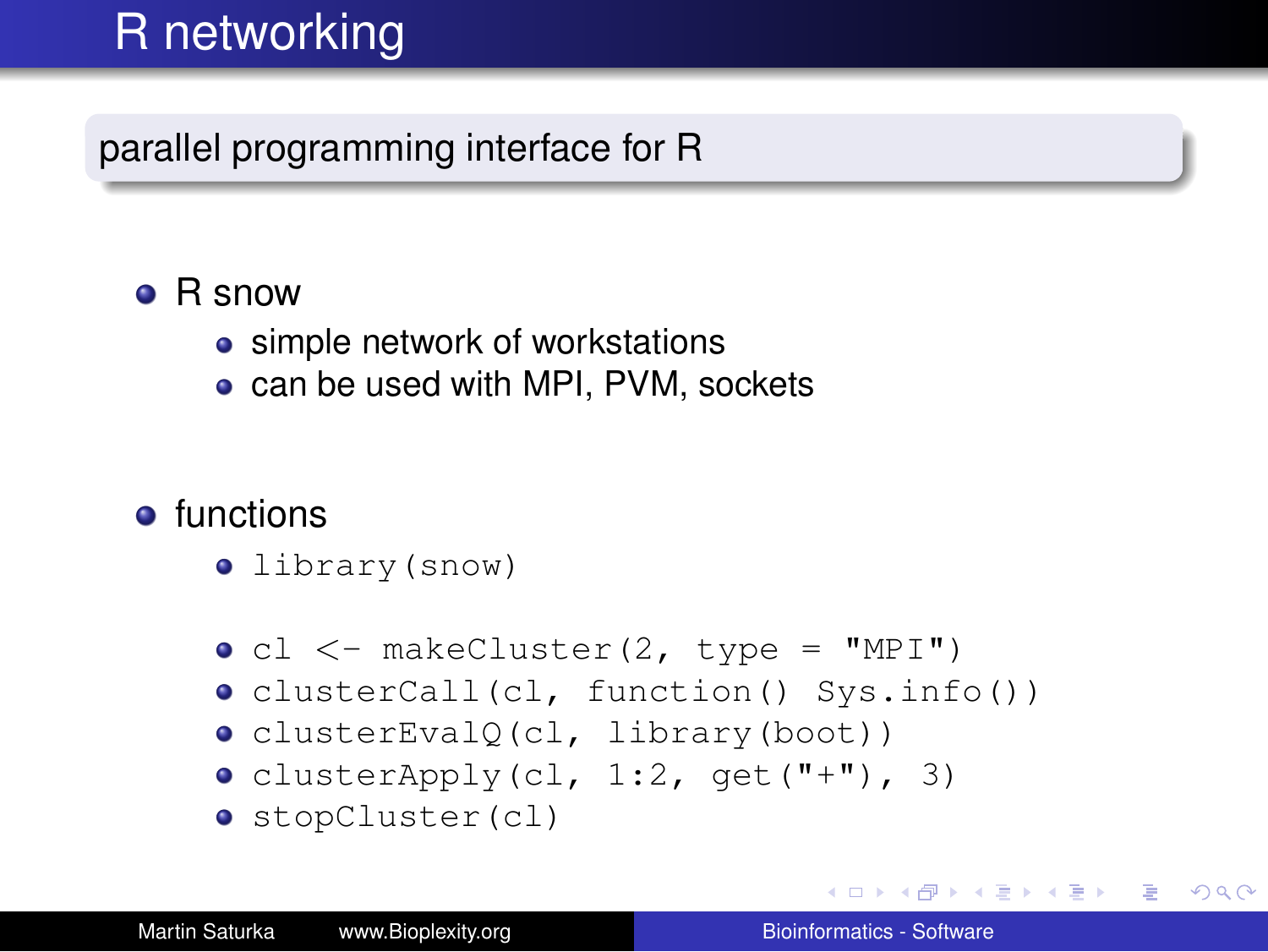# R packages

### the comprehensive R archive network

- CRAN
	- archive of packages for R
		- survival models, time-series
		- bootstrapping, sampling
		- various clustering methods
		- database interfaces
		- quadratic programming
- **•** bioinformatics
	- microarray processing bioconductor.org bioplexity.org

ミメス ヨメ

B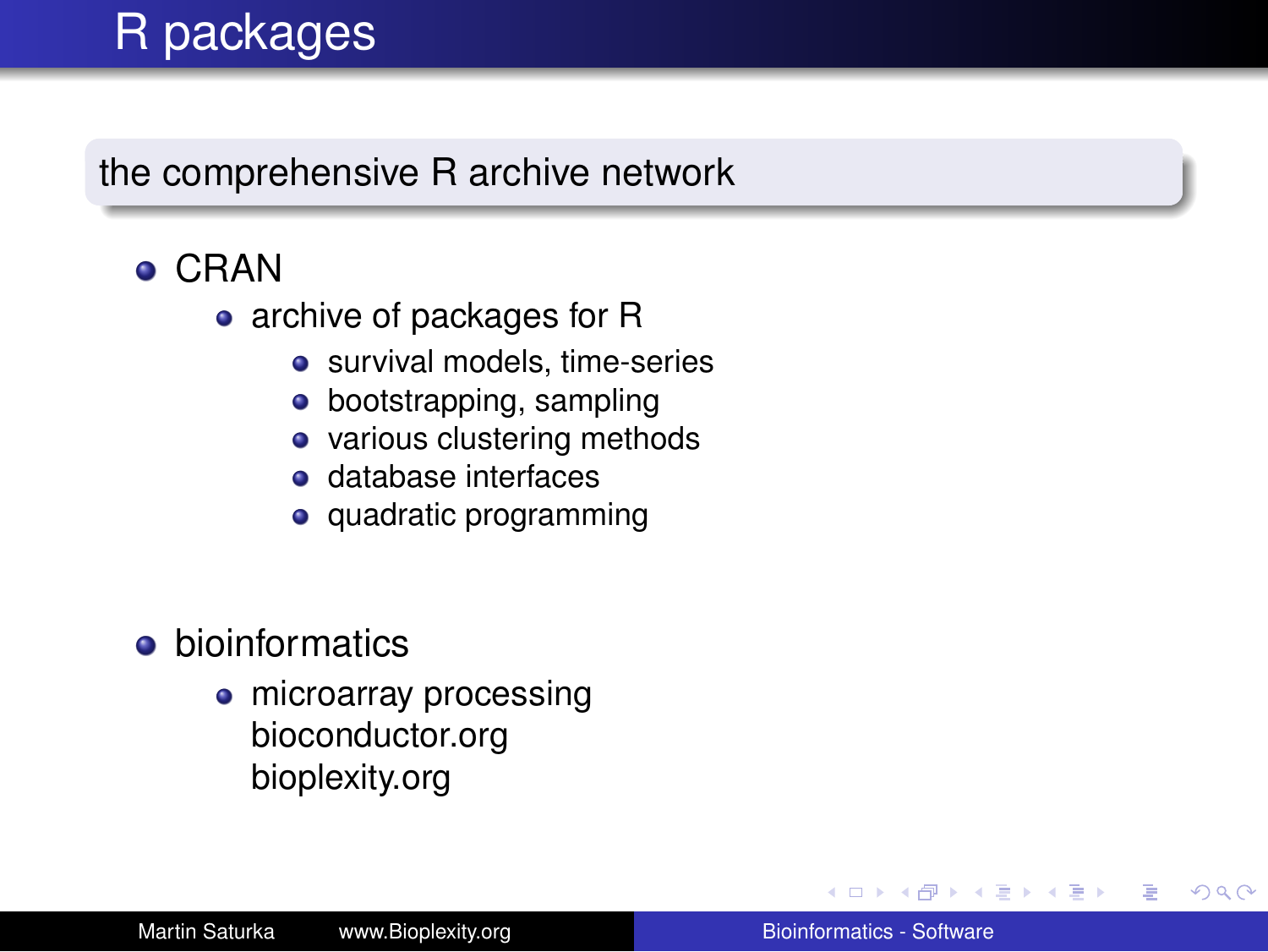# **Python**

the current standard open-source scripting language

#### www.python.org

- **o** characteristics
	- can be viewed as a usable Java replacement
	- dynamic, object-oriented, extensible language
	- gluing tool with many usable packages
	- high-level language, not for a low-level work
- package interfaces
	- user interface: TkInter, wxPython
	- database: DBI, SQLAlchemy, SQLObject
	- algorithms: Boost library interface
	- number cruncing: NumPy/SciPy, MPI, RPy

おす 重 おし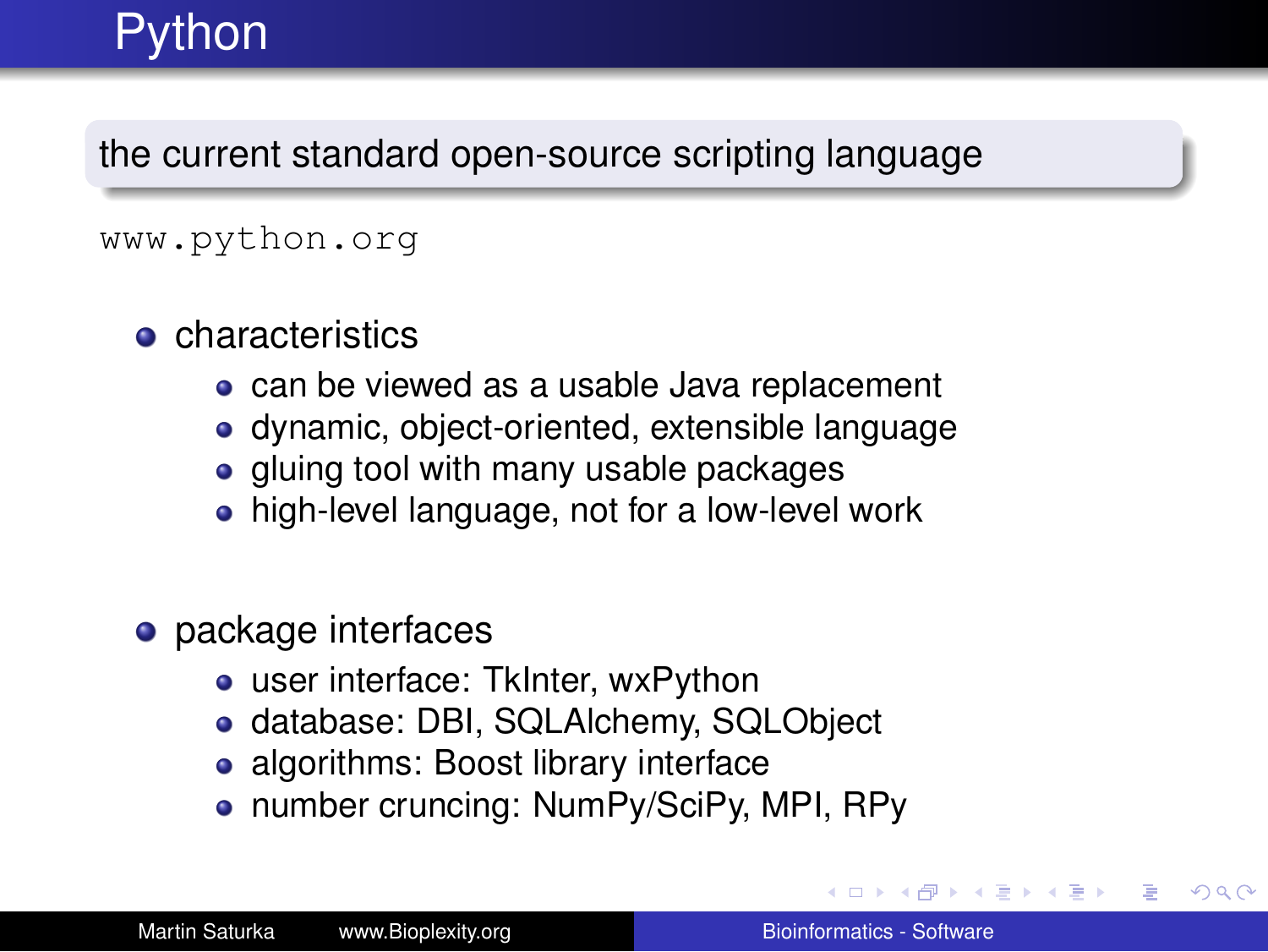# Python example

#### • sample python code - usage of VTK libraries

```
import vtk
def setImageWrite(self, ftyp, fname):
     if ("PS" == ftvp):wobj = vtk.vtkGL2PSExporter()
        wobj.SetFilePrefix(fname)
        wobj.SetRenderWindow(self.renWin)
        wobj.Write()
     else:
        wobj = vtk.vtkPNGWriter()
        ffname = fname + ".png"
        w2i = vtk.vtkWindowToImageFilter()w2i.SetInput(self.renWin)
        w2i.Update()
        wobj.SetFileName(ffname)
        wobj.SetInput(w2i.GetOutput())
        self.renWin.Render()
        wobj.Write()
     return
```
KOD KAP KED KED E YA G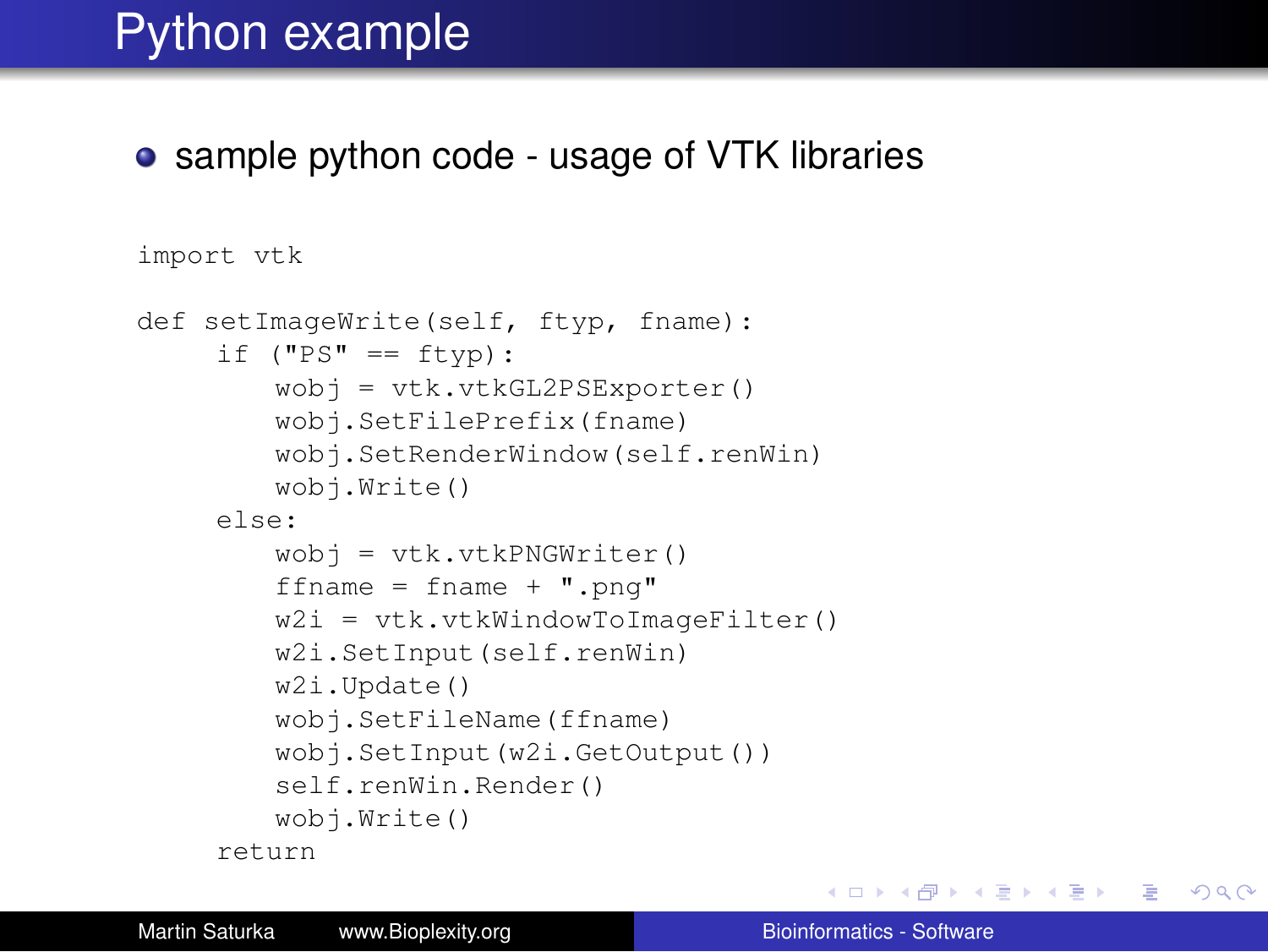# RPy

## R interface to Python

rpy.sourceforge.net

- package description
	- simple / robust interface
	- R objects available in Python
	- all the R functions available
	- R modules available as well

### **•** package usage

```
import rpy
rpy.r.t test([0.1, 0.11, 0.9, 0.8], [2.1, 2.0, 1.5])
rpy.r.plot(rpy.r.sin, 0, 7)
```
イロト イ伊 トイヨ トイヨ トー

 $E \Omega Q$